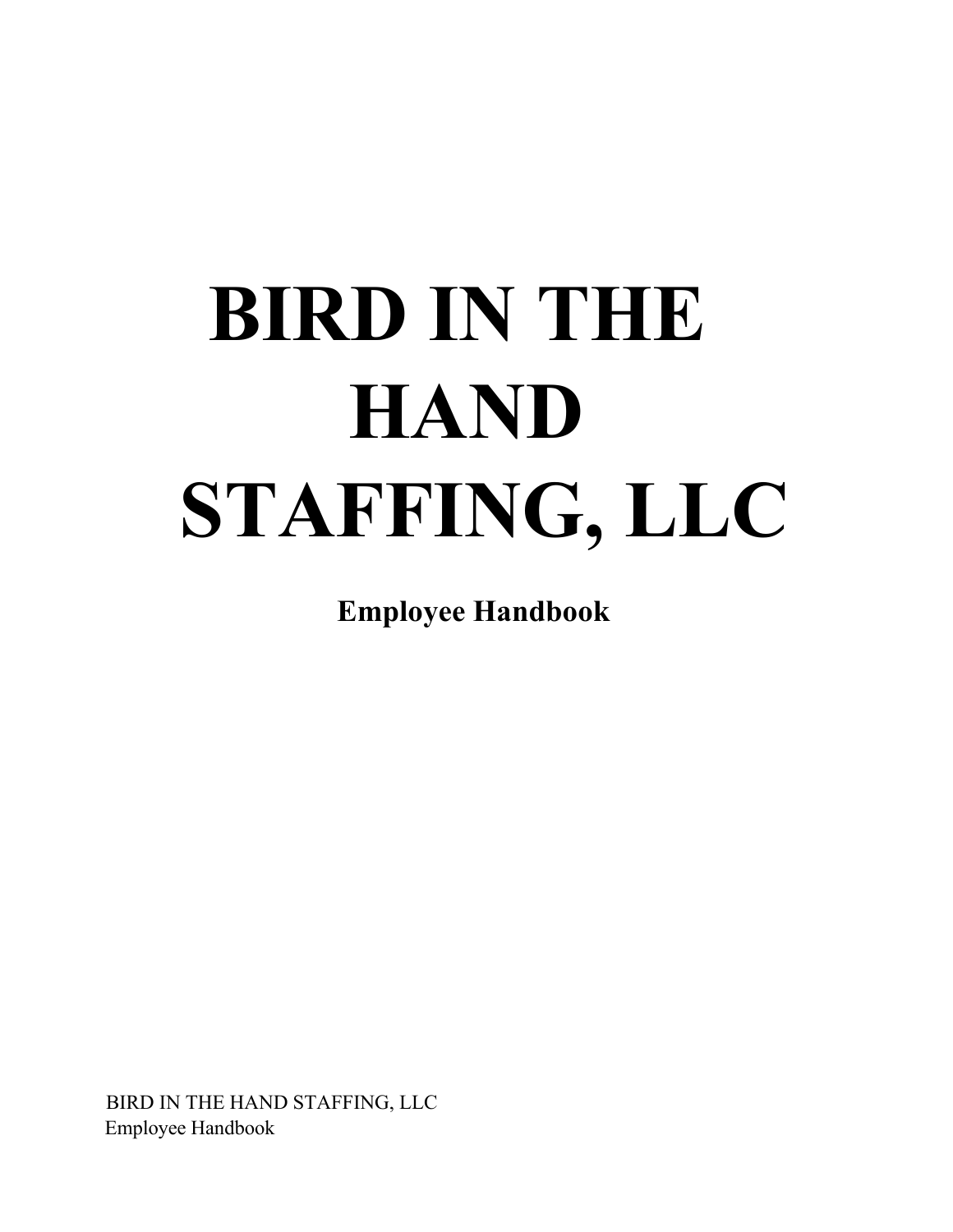# **Table of Contents**

#### **Section 1 - Introduction**

- 1.1 Welcome
- 1.2 Employee Handbook
- 1.3 Changes in Policy
- 1.4 Employment-At-Will

## **Section 2 - Employment Policies**

- 2.1 Employee Classifications 2.2 Equal Employment Opportunity & Americans with Disabilities Act. 2.3 Confidentiality 2.4 Employment of Minors 2.5 Employment of Relatives 2.6 Introductory Period 2.7 Personnel Records and Employee References 2.8 Privacy 2.9 Immigration Law Compliance 2.10 Political Neutrality
- 2.11 Additional Protections for Pregnant Employees
- 2.12 Ban the Box Law

# **Section 3 - Hours of Work and Payroll Practices**

- 3.1 Pay Periods and Paydays
- 3.2 Overtime
- 3.3 Rest and Meal Periods
- 3.4 Time Cards
- 3.5 Payroll Deductions
- 3.6 Wage Garnishment
- 3.7 Direct Deposit
- 3.8 Payroll Cards

#### **Section 4 - Standards of Conduct and Employee Performance**

- 4.1 Anti- Harassment and Discrimination
- 4.2 Attendance
- 4.3 Discipline and Standards of Conduct
- 4.4 Dress Code
- 4.5 Safety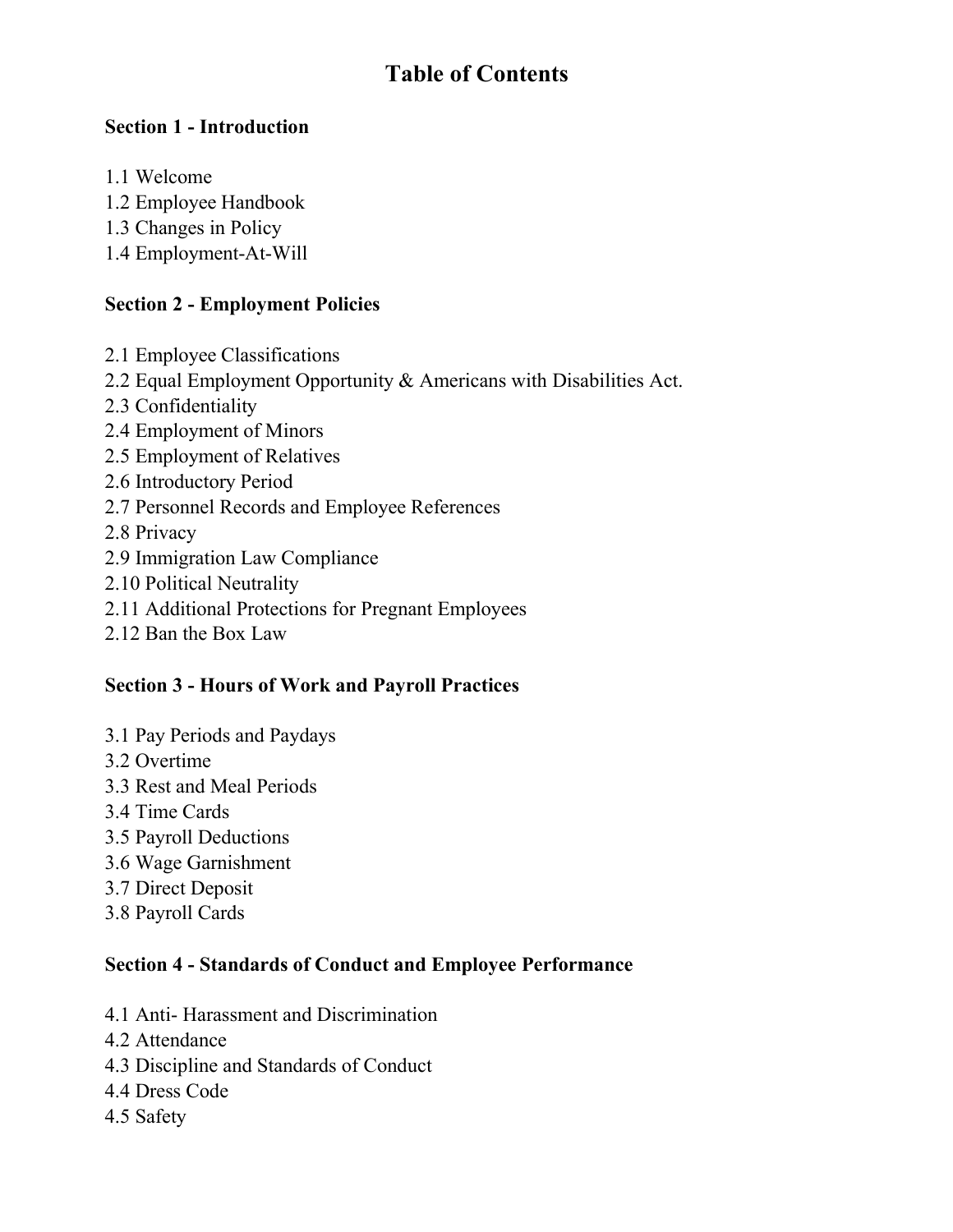4.6 Substance and Abuse 4.7 Workplace Searches 4.8 Internet, Email and Computer Use Policy 4.9 Social Media Policy 4.10 Cell Phone Policy 4.11 Assigned Hall Policy 4.12 Discussing Pay

#### **Section 5 - Employee Benefits and Services**

- 5.1 Generally
- 5.2 Group Life Insurance
- 5.3 Worker's Compensation
- 5.4 Social Security Benefits (FICA)
- 5.5 Unemployment Insurance
- 5.6 Additional Benefits

#### **Section 6 - Employee Leaves of Absence and Time Off**

6.1 Generally 6.2 Pregnancy-Disability Leave 6.3 Family and Medical Leave 6.4 Workers' Compensation Leave 6.5 Jury Duty 6.6 Voting Time 6.7 Military Leave 6.8 Military Family Leave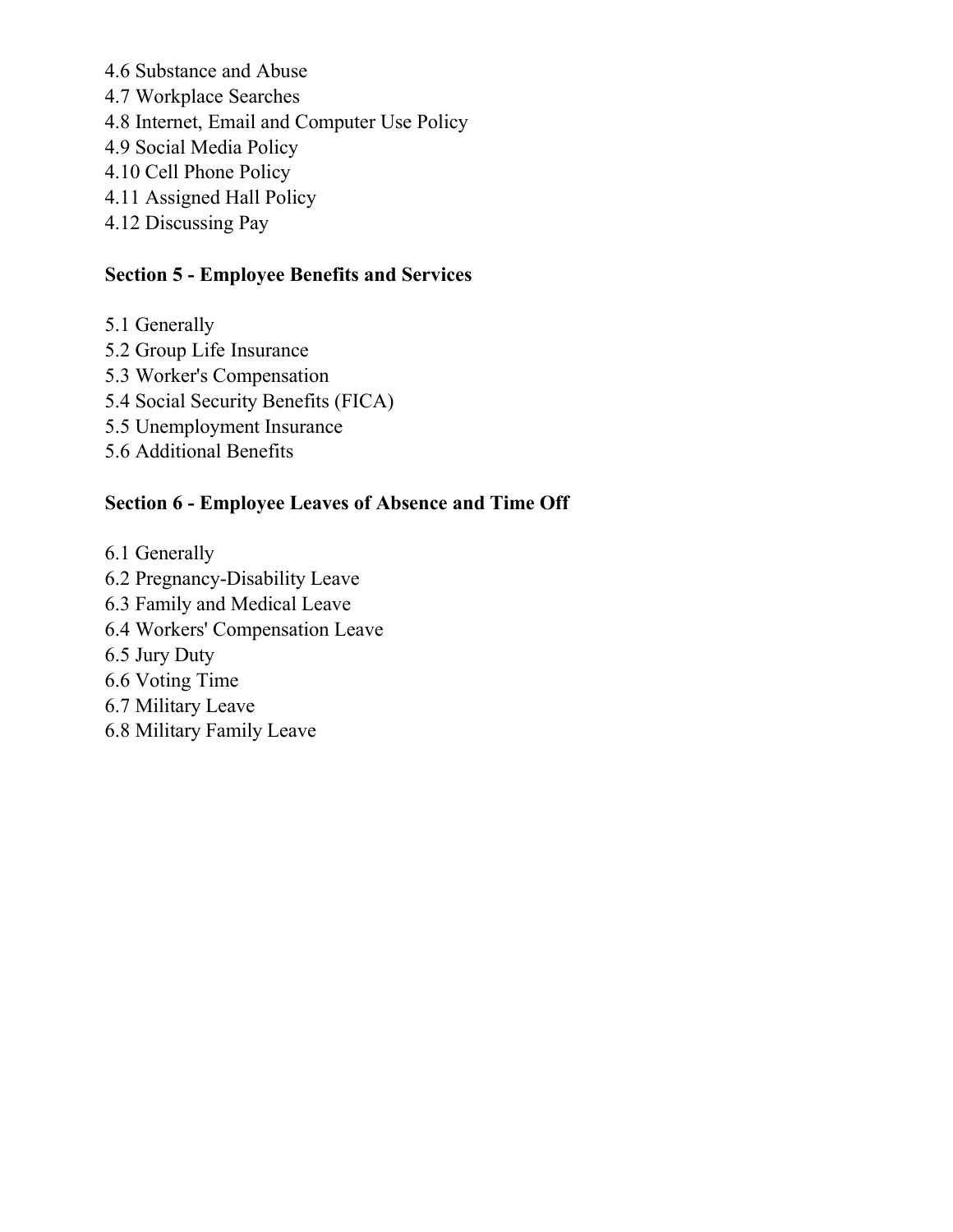# ·**Section 1 Introduction**

#### **1.1 Welcome to BIRD IN THE HAND STAFFING, LLC**

We would like to welcome you to Bird in the Hand Staffing. At Bird in the Hand Staffing we are dedicated to residents receiving the professional and quality care that they deserve and need. From our employees we strive for professionalism and accountability. This includes, ability to maintain current license and/or certification, yearly mandatories, attendance, and providing of accurate payroll information. Employees of Bird in the Hand Staffing should at all time maintain a professional attitude, work attire, State Rules and Regulations, and over all resident care.

#### **1.2 Employee Handbook**

This Employee Handbook ("Handbook") is designed to summarize certain personnel policies and benefits of BIRD IN THE HAND STAFFING, LLC (the "Company"), of 120 N Main Street, Eureka Illinois 61530, and to acquaint employees with many of the rules concerning employment with the Company. This Handbook applies to all employees, and compliance with the Company's policies is a condition of employment. This Handbook supersedes all previous employment policies, written and oral, express and implied. The Company reserves the right to modify, rescind, delete, or add to the provisions of this Handbook from time to time in its sole and absolute discretion. This Employee Handbook is not a binding contract between the Company and its employees, nor is it intended to alter the at-will employment relationship between the Company and its employees. The Company reserves the right to interpret the policies in this Handbook and to deviate from them when, in its discretion; it determines it is appropriate.

#### **1.3 Changes in Policy**

Since our business is constantly changing, the Company expressly reserves the right to revise, modify, delete, add or edit policies/procedures, work rules, and benefits stated in this handbook or in any other document. The only exception for the policy of at-will employment as described below. No oral statements or representations can in any way alter the provisions of this Handbook. Nothing in this employee handbook or in any other document, including benefit plan descriptions; creates or is intended to create a promise or representation of continued employment for any employee. Any changes to your at-will employment status, described below, must be in writing and must be signed by the Company.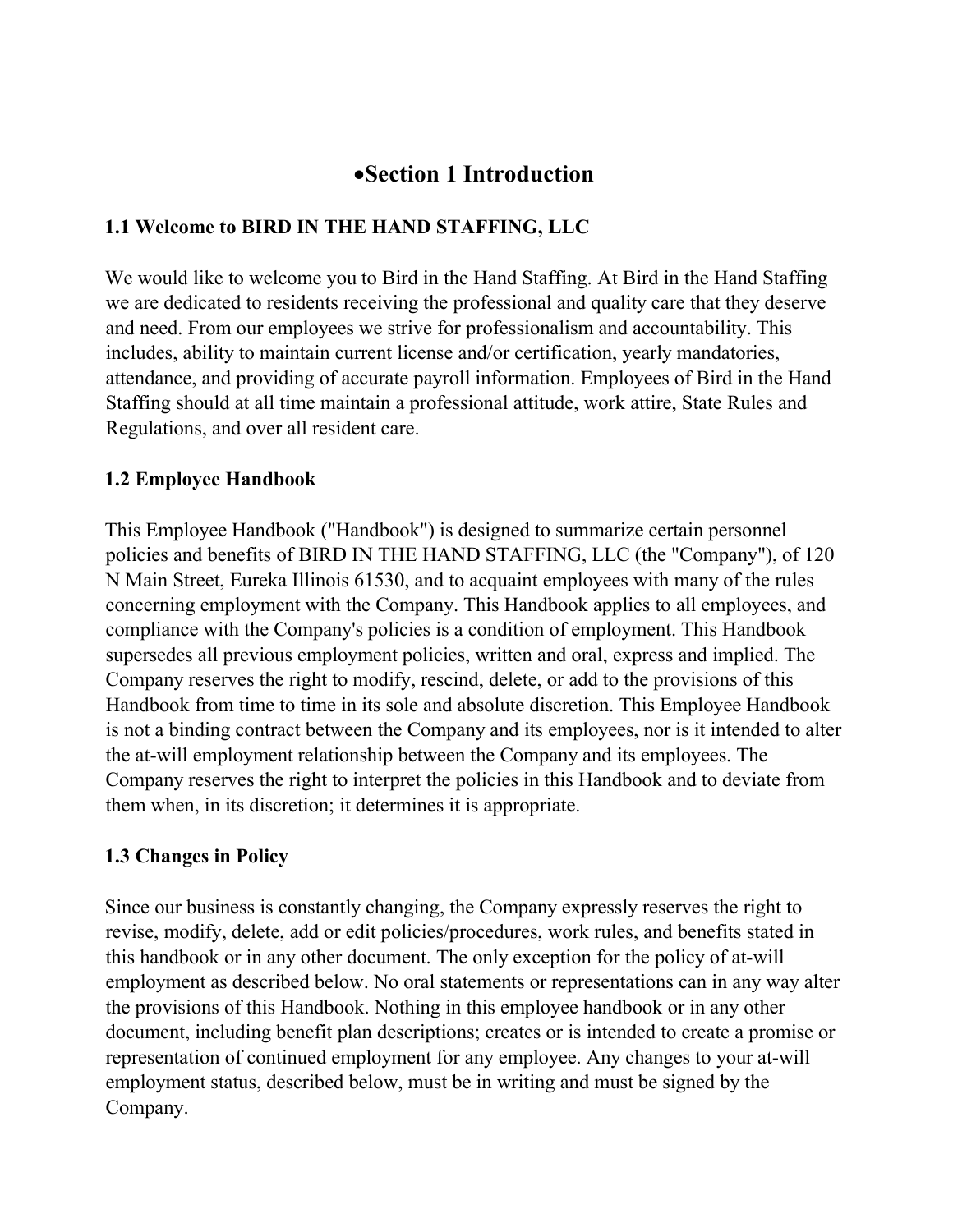If you are uncertain about any policy or procedure, please check with your manager or Human Resources to clear up and uncertainties.

#### **1.4 Employment-At-Will**

Employment with the Company is on an at-will basis, unless otherwise specified in a written employment agreement. You are free to resign at any time, for any reason, with or without notice. Similarly, the Company is free to conclude the employment relationship at any time for any lawful reason, with or without cause, and with or without notice.

Nothing in this Handbook will limit the right of either party to terminate an at-will employment. No section of this Handbook is meant to be construed, nor should be construed, as establishing anything other than an employment-at-will relationship. This Handbook does not limit management's discretion to make personnel decisions such as reassignment, change of wages and benefits, demotion, etc. No person other than the CEO, President, or CFO has the authority to enter into an agreement for employment for any specified period of time or to make an agreement for employment other than at-will terms. Only the CEO, President, or CFO of the Company has the authority to make any such agreement, which is only binding if it is in writing and signed by the President of the Company.

# ·**Section 2 Employment Policies**

#### **2.1 Employee Classifications**

The following terms are used to describe employees and their employment status:

**Exempt Employees -** Employees whose positions meet specific tests established by the Federal Labor Standards Act ("FLSA") and Illinois state law. In general, exempt employees are those engaged in executive, managerial, high-level administrative and professional jobs who are paid a fixed salary and perform certain duties. In addition, certain commissioned sales employees and highly paid computer professionals are exempt. Exempt employees are not subject to the minimum wage and overtime laws.

**Nonexempt Employees -** Employees whose positions do not meet specific tests established by the FLSA and Illinois state law. All employees who are covered by the federal or state minimum wage and overtime laws are considered nonexempt. Employees working in nonexempt jobs are entitled to be paid at least the minimum wage per hour and a premium for overtime.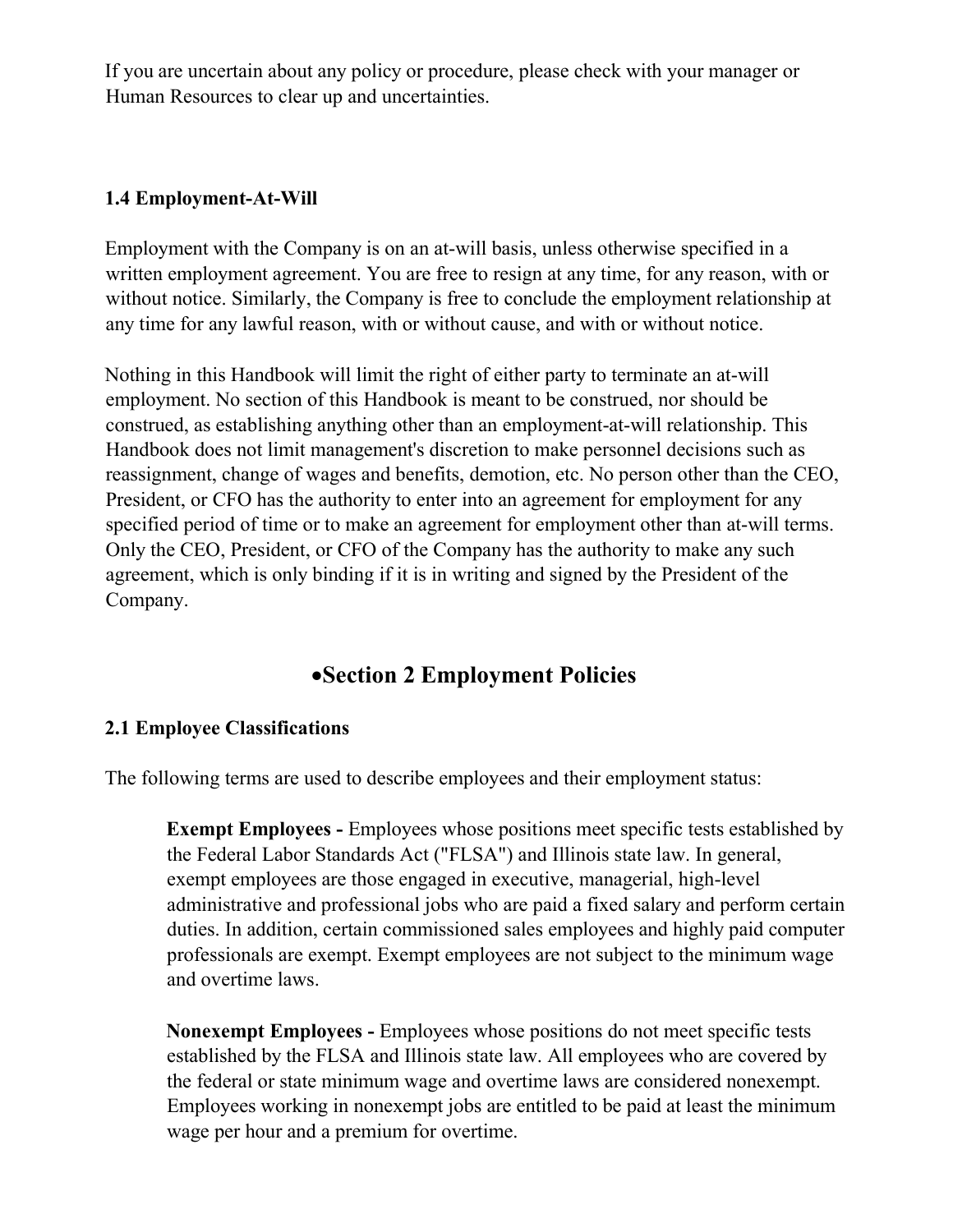**Full-Time Employees -** Employees who are not temporary employees, independent contractors, or independent consultants and who are regularly scheduled to work a schedule of 30 hours per work week.

**Part-Time Employees -** Employees who are not temporary employees, independent contractors, or independent consultants and who are regularly scheduled to work less than 30 hours per work week.

**Temporary Employees -** Employees who are hired as interim replacements to temporarily supplement the workforce or to assist in the completion of a specific project. Employment assignments in this category are of limited duration and the temporary employee can be let go before the end of the defined period. Short term assignments generally are periods of three (3) months or less, however, such assignments may be extended. All Temporary employees are at-will regardless of the anticipated duration of the assignment (see Employment-at-Will Policy). Temporary employees retain that status unless and until notified in writing of a change.

**Independent Contractor or Consultant -** These individuals are not employees of the Company and are self-employed. An independent contractor or consultant is engaged to perform a task according to his/her own methods and is subject to control and direction only as to the results to be accomplished. Independent contractors or consultants are not entitled to benefits.

Each employee will be advised of his or her status at the time of hire and any change in status. Regardless of the employee's status, the employee is employed at-will and the employment relationship can be terminated by the Company or the employee at any time, with or without cause and with or without notice.

#### **2.2 Equal Employment Opportunity & Americans with Disabilities Act.**

It is the policy of the Company to provide equal employment opportunities to all employees and employment applicants without regard to unlawful considerations of race, religion, creed, color, national origin, sex, pregnancy, sexual orientation, gender identity, age, ancestry, physical or mental disability, genetic information, marital status or any other classification protected by applicable local, state or federal laws. This policy prohibits unlawful discrimination based on the perception that anyone has any of those characteristics or is associated with a person who has or is perceived as having any of those characteristics. This policy applies to all aspects of employment, including, but not limited to, hiring, job assignment, working conditions, compensation, promotion, benefits, scheduling, training, discipline and termination.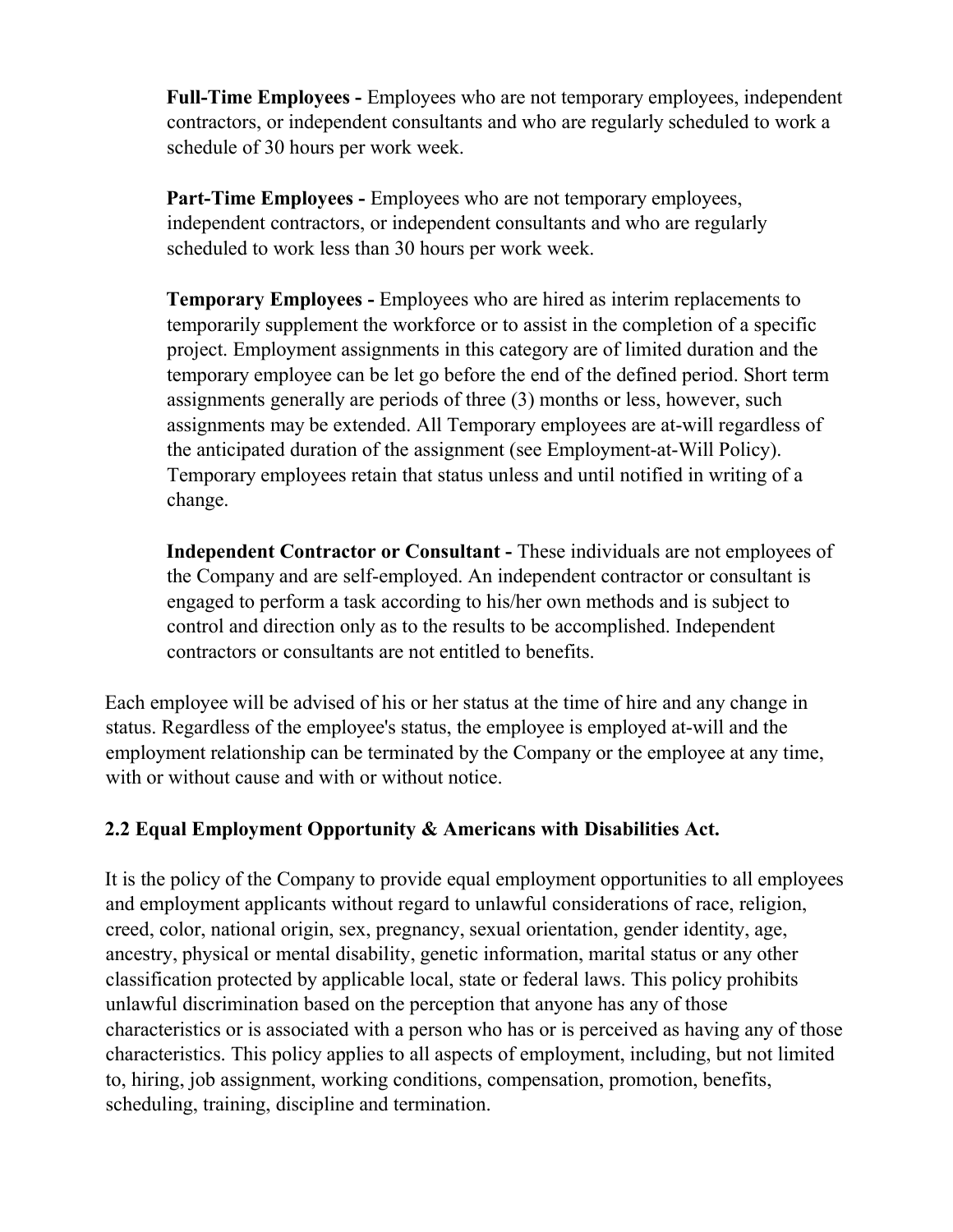The Company expects all employees to support our equal employment opportunity policy, and to take all steps necessary to maintain a workplace free from unlawful discrimination and harassment and to accommodate others in line with this policy to the fullest extent required by law. For example, the Company will make reasonable accommodations for employees' observance of religious holidays and practices unless the accommodation would cause an undue hardship on the Company's operations. If you desire a religious accommodation, you are required to make the request in writing to your manager as far in advance as possible. You are expected to strive to find co-workers who can assist in the accommodation (e.g. trade shifts) and cooperate with the Company in seeking and evaluating alternatives.

Moreover, in compliance with the Americans with Disabilities Act (ADA), the Company provides reasonable accommodations to qualified individuals with disabilities to the fullest extent required by law. The Company may require medical certification of both the disability and the need for accommodation. Keep in mind that the Company can only seek to accommodate the known physical or mental limitations of an otherwise qualified individual. Therefore, it is your responsibility to come forward if you need an accommodation. The Company will engage in an interactive process with the employee to identify possible accommodations, if any will help the applicant or employee perform the job.

#### **2.3 Confidentiality.**

During employment with the Company, employees may have access to "Confidential Information" regarding the Company, which may include its business strategy, future plans, financial information, contracts, suppliers, customers, personnel information or other information that the Company considers proprietary and confidential. Maintaining the confidentiality of this information is vital to the Company's competitive position in the industry and, ultimately, to its ability to achieve financial success and stability. Employees must protect this information by safeguarding it when in use, using it only for the business of the Company and disclosing it only when authorized to do so and to those who have a legitimate business need to know about it. This duty of confidentiality applies whether the employee is on or off the Company's premises, and during and even after the end of the employee's employment with the Company. This duty of confidentiality also applies to communications transmitted by the Company's electronic communications. See also Internet, Email and Computer Use policy, herein. As a condition of employment with the Company, all employees must sign a Non-Disclosure Agreement.

#### **2.4 Employment of Minors.**

The FLSA's child labor provisions, which the Company strictly adheres to, are designed to protect the educational opportunities of youth and prohibit their employment in jobs that are detrimental to their health and safety. Generally speaking, the FLSA sets the minimum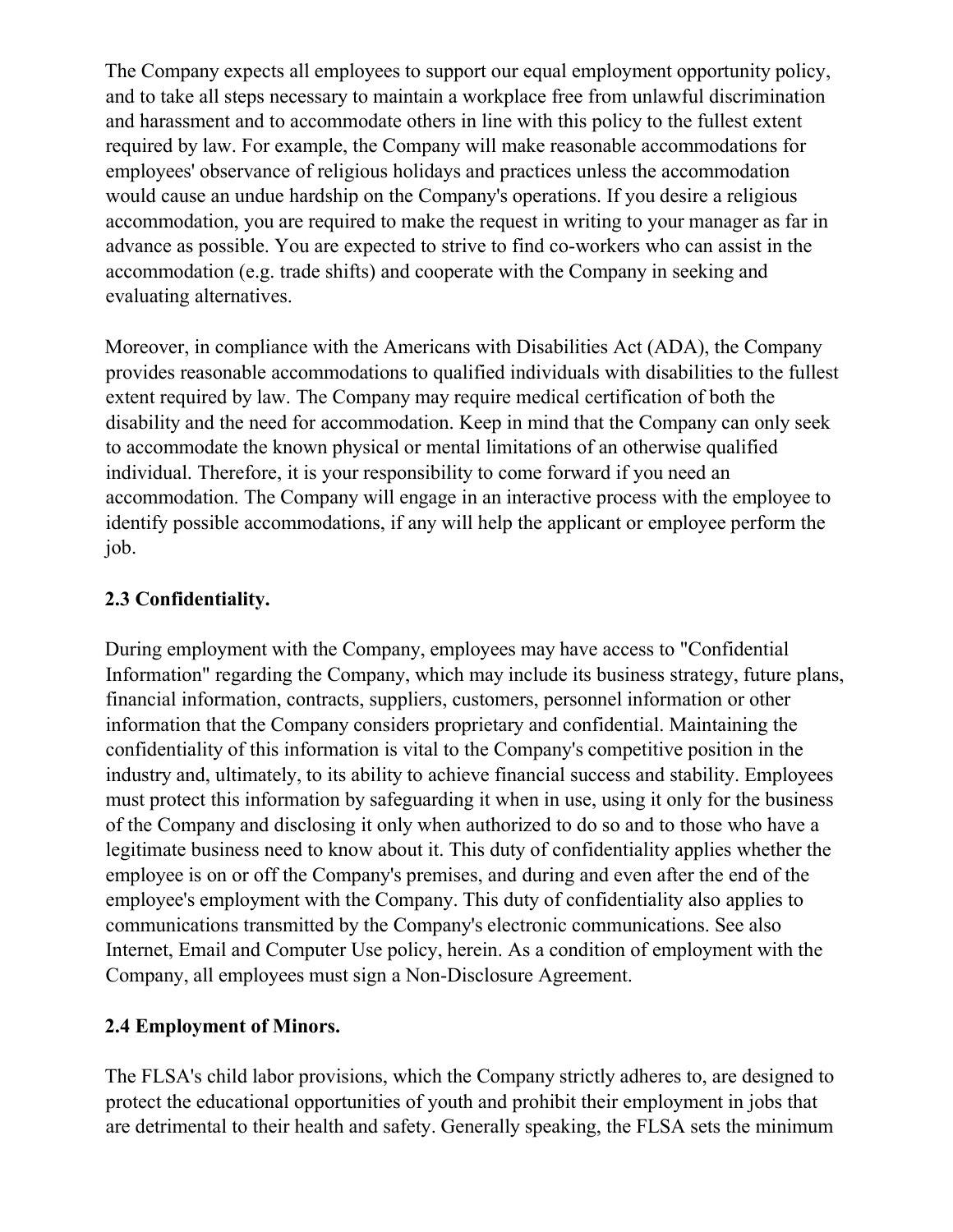age for employment (14 years for non-agricultural jobs), restricts the hours youth under the age of 16 may work, and prohibits youth under the age of 18 from being employed in hazardous occupations. In addition, the FLSA establishes subminimum wage standards for certain employees who are less than 20 years of age, full-time students, student learners, apprentices, and workers with disabilities. Employers generally must have authorization from the U.S. Department of Labor's Wage and Hour Division (WHD) in order to pay subminimum wage rates.

#### **2.5 Employment of Relatives.**

The Company recognizes that the employment of relatives in certain circumstances, such as when they will work in the same department, supervise or manage the other, or have access to confidential or sensitive information regarding the other, can cause problems related to supervision, safety, security or morale, or create conflicts of interest that materially and substantially disrupt the Company's operations. When the Company determines any of these problems will be present, it will decline to hire an individual to work in the same department as a relative. Relatives subject to this policy include: Anyone of biological or legal relation.

If present employees become relatives during employment, the Company should be notified so that we may determine whether a problem involving supervision, safety, security or morale, or a conflict of interest that would materially and substantially disrupt the Company's operations exists. If the Company determines that such a problem exists, the Company will take appropriate steps to resolve the problem, which may include reassignment of one relative (if feasible) or asking for the resignation of one of the relatives.

#### **2.6 Introductory Period.**

The first 90 days of employment are considered an introductory period for all newly hired employees. During this time, you will learn your new responsibilities, get acquainted with fellow employees, and determine whether you are happy with the position. Also, during this time, your manager will monitor your performance. Upon completion of the introductory period, your manager will review your performance. If the Company finds your performance satisfactory and decides to continue your employment, you will be advised of any improvements expected. This is also an opportunity for you to make suggestions to improve the Company's efficiency and operations. Completion of the introductory period does not entitle you to remain employed by the Company for any definite period of time, but instead allows both you and the Company to evaluate whether or not you are right for the position. Your status as an at-will employee does not change the employment relationship may be terminated with or without cause and with or without advanced notice, at any time by you or the Company.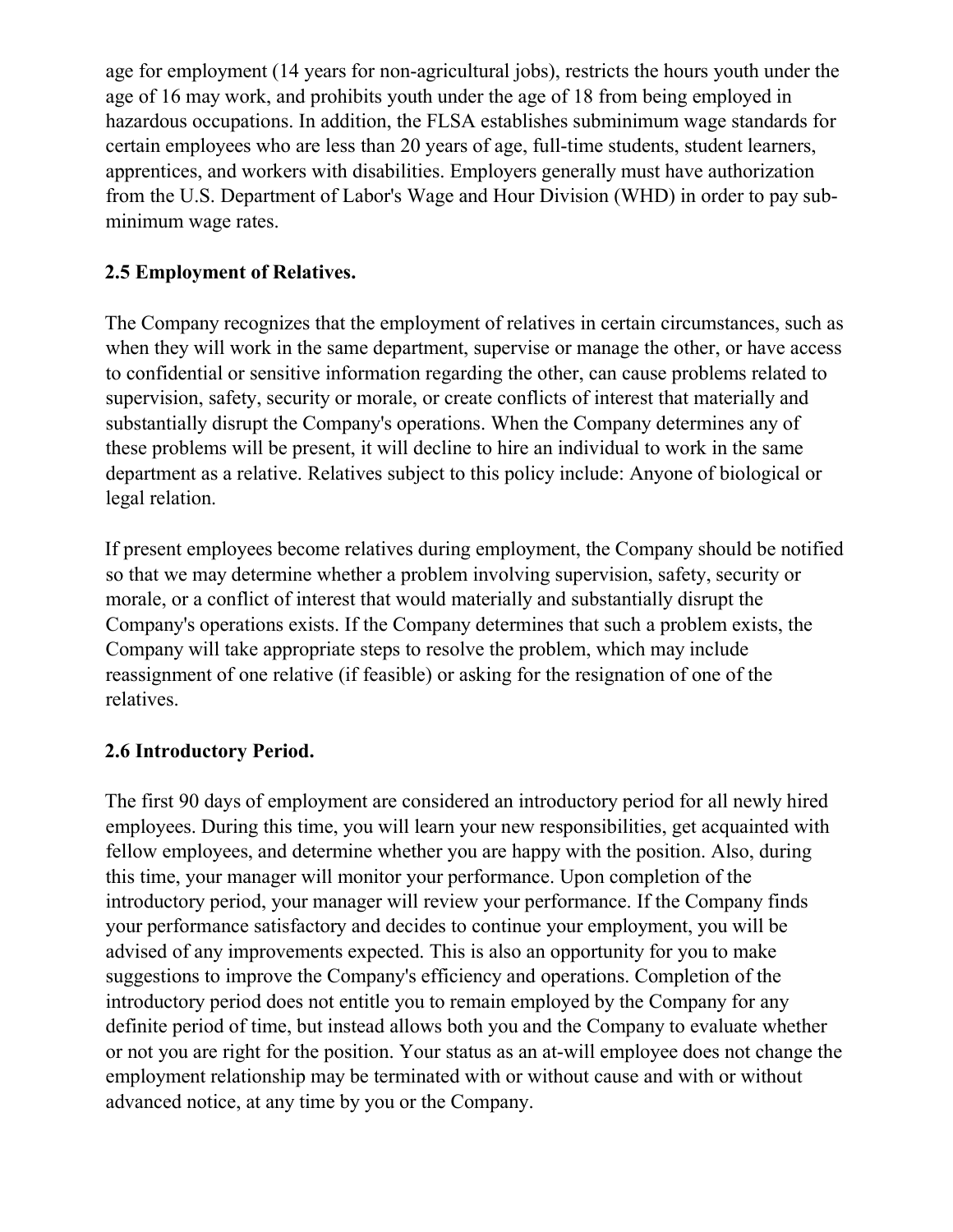## **2.7 Personnel Records and Employee References.**

The Company maintains a personnel file and payroll records for each employee as required by law. Personnel files and payroll records are the property of the Company and may not be removed from Company premises without written authorization. Because personnel files and payroll records are confidential, access to the records is restricted. Generally, only those who have a legitimate reason to review information in an employee's file are allowed to do so. Disclosure of personnel information to outside sources will be limited. However, the Company will cooperate with requests from authorized law enforcement or local, state, or federal agencies conducting official investigations and as otherwise legally required. All personnel records are secured in our company software. Log in information is not to be shared out side of office.

Employees may contact a Human Resources representative to request a time to review their payroll records and/or personnel file. With reasonable advance notice, an employee may review his or her own records in the Company's offices during regular business hours and in the presence of an individual appointed by the Company to maintain the records. You also have the right to obtain a copy of your personnel files within seven working days after a request is made, but you may be required to pay for any such copies. You may add your comments to any disputed item in the file.

By policy, the Company will provide only the former or present employee's dates of employment and position(s) held with the Company. Compensation information may also be verified if written authorization is provided by the employee.

# **2.8 Privacy.**

The Company is respectful of employee privacy. All employee demographic and personal information will be shared only as required in the normal course of business. Healthcare enrollment

information is kept in a separate folder from other human resources forms. Workers' Compensation information is not considered private healthcare information; however, this information will be released only on a need-to-know basis.

The Company does not make or receive any private healthcare information through the course of normal work. If any employee voluntarily shares private healthcare information with a member of management, this information will be kept confidential. If applicable, the Company will set up guidelines for employees and management to follow to ensure that company employees conform to the requirements of the Health Insurance Portability and Accountability Act (HIPAA). In respect to our Home Health clients, all information is stored in our software. Office Employee log in informations is confidential and not to be shared.

#### **2.9 Immigration Law Compliance.**

In compliance with the Immigration Reform and Control Act of 1986, each new employee, as a condition of employment, must complete the Employment Eligibility Verification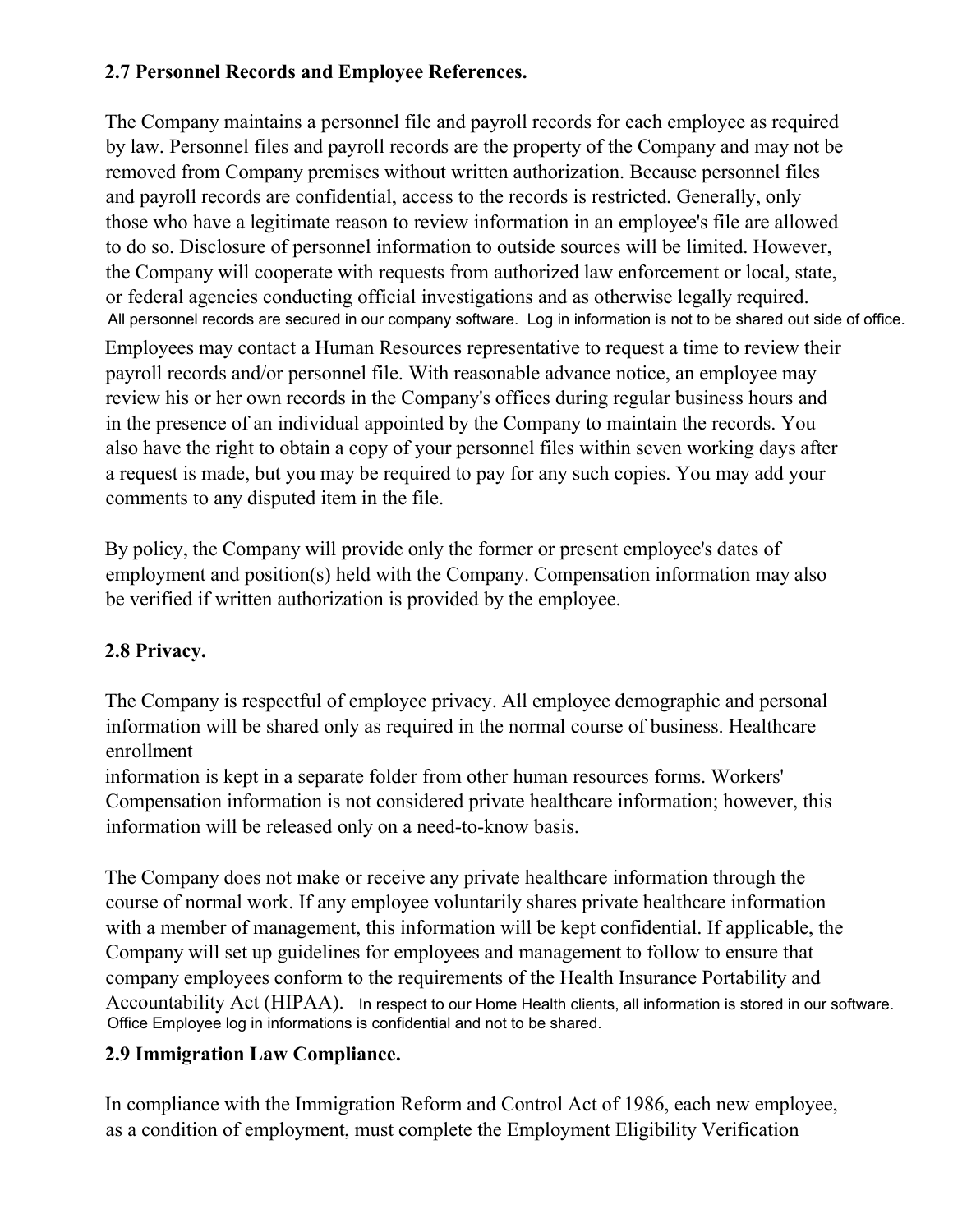Form I-9 on the date of hire and present documentation establishing identity and employment eligibility within three business days of date of hire. Former employees who are rehired must also complete an I-9 form if they have not completed an I-9 form with the Company within the past three years, or if their previous I-9 form is no longer retained or valid. You may raise questions or complaints about immigration law compliance without fear of reprisal.

## **2.10 Political Neutrality.**

Maintenance of individual freedom and our political institutions necessitates broad scale participation by citizens concerning the selection, nomination and election of our public office holders. The Company will not discriminate against any employee because of identification with and support of any lawful political activity. Company employees are entitled to their own personal political position. The Company will not discriminate against employees based on their lawful political activity engaged in outside of work. If you are engaging in political activity, however, you should always make it clear that your actions and opinions are your own and not necessarily those of the Company, and that you are not representing the Company.

## **2.11 Additional Protections for Pregnant Employees.**

# **NOTICE: Are you pregnant, recovering from childbirth, or do you have a medical or common condition related to pregnancy?**

#### **If so, you have the right to:**

- •Ask your employer for a reasonable accommodation for your pregnancy, such as more frequent bathroom breaks, assistance with heavy work, a private space for expressing milk, or time off to recover from your pregnancy.
- •Reject an accommodation offered by your employer during your pregnancy that you do not desire.

•Continue working during your pregnancy if a reasonable accommodation is available which would allow you to continue preforming your job.

#### **Your employer cannot:**

- •Discriminate against you because of your pregnancy.
- •Retaliate against you because you requested a reasonable accommodation.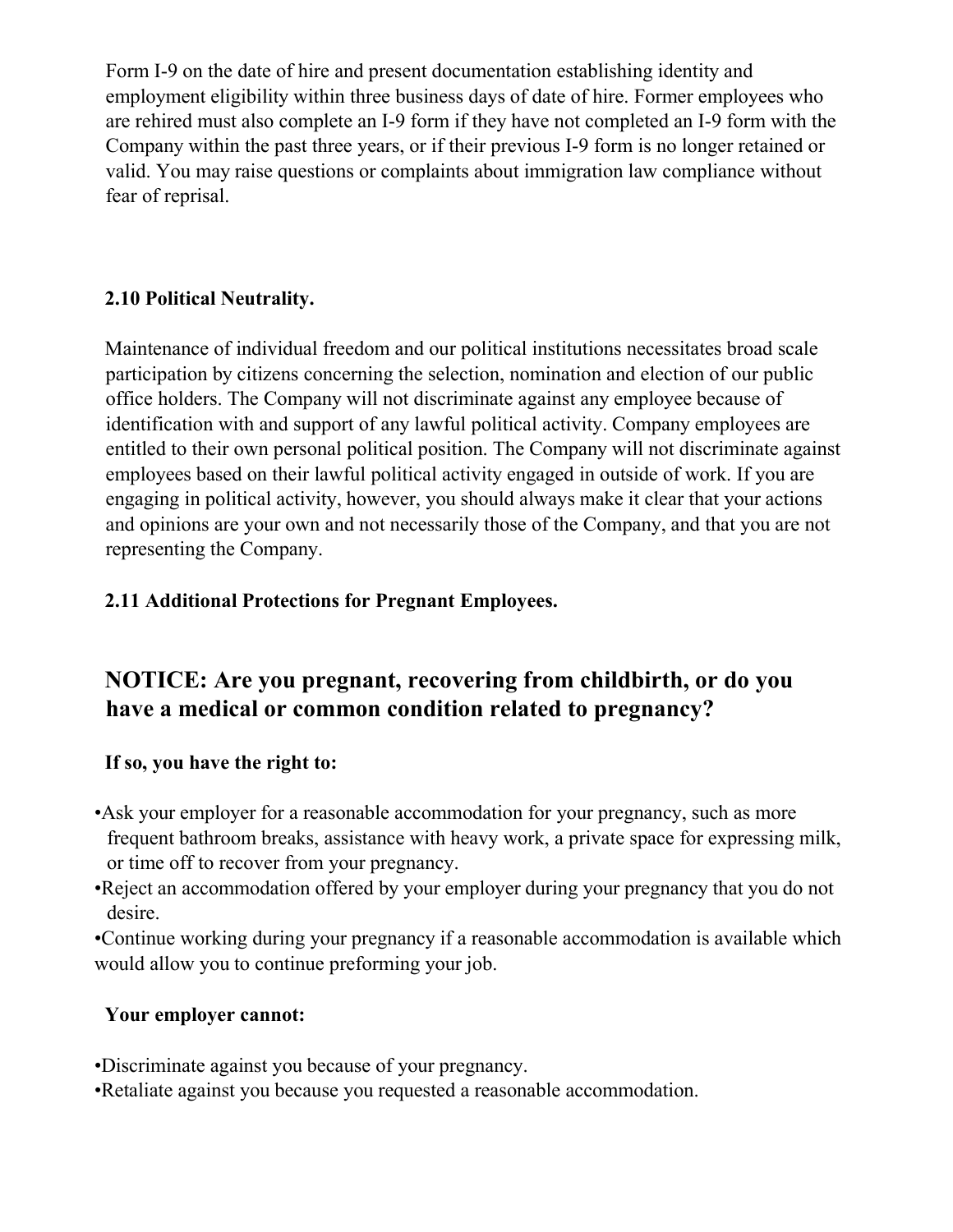It is illegal for your employer to fire you, refuse to hire you or refuse to provide you with a reasonable accommodation because of your pregnancy. For more information regarding your rights, download the Illinois Department of Human Rights fact sheet from www.illinois.gov/dhr

For immediate help or if you have questions regarding your rights, call (312) 814-6200 or (217) 785-5100 or (866) 740-3953 (TTY)

CHICAGO OFFICE 100 W. Randolph Street, 10th Floor Intake Unit Chicago, IL 60601 (312) 814-6200

SPRINGFIELD OFFICE 222 South College, Room 101-A Intake Unit Springfield, IL 62704 (217) 785-5100

MARION OFFICE 2309 West Main Street, Suite 112 Intake Unit Marion, IL 62959 (618) 993-7463

# **The charge process may be initiated by completing the form at: http://www.illinois.gov/dhr**

AEffective January 1, 2015, P.A. 98-1050 amends the Illinois Humane Rights Act (775 ILCS 5/1 et seq.) to create additional protections for pregnant employees. This applies to any employer employing 1 or more employees. P.A. 98-1050 protects part-time, full-time, and probationary employees as well as job applicants. P.A. 98-1050 covers employees who are pregnant, have recently given birth or who have a medical or common condition related to their pregnancy or childbirth.

AUnder Public Act 98-1050, it is illegal for an employer to: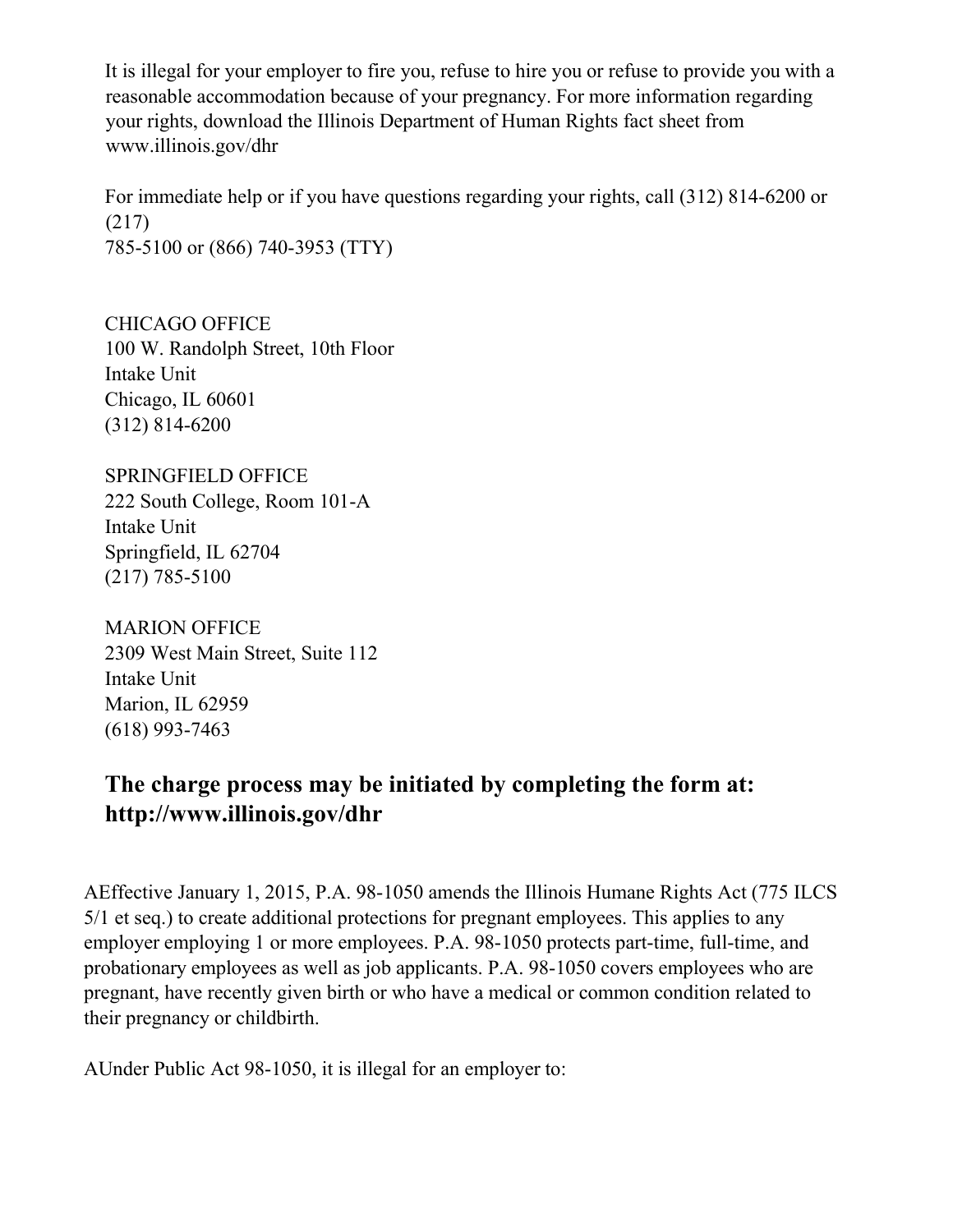1Refuse to hire, to segregate, or to act with respect to recruitment, hiring, promotion, renewal of employment, selection for training or apprenticeship, discharge, discipline, tenure or terms, privileges or conditions of employment, fringe benefits on the basis of pregnancy;

1Fail to reasonably accommodate a pregnant employee unless the accommodation will impose an undue hardship;

1Deny employment opportunities or benefits to or take adverse action against an otherwise qualified job applicant or employee if the denial or adverse action is based on the need of the employer to make reasonable accommodations to a pregnant employee;

1Require a pregnant employee to accept an accommodation which the employee did not request, and the employee chooses to decline;

1Require an employee to take leave under any leave law or policy of the employer if another reasonable accommodation can be provided to the employee;

1Fail to reinstate the pregnant employee to her original job or to an equivalent position with equivalent pay and accumulated seniority, retirement, fringe benefits, and other applicable service credits upon her signifying her intent to return or when her need for reasonable accommodation ceases unless the employer can demonstrate that the accommodation of reinstating the employee will impose an undue hardship on the ordinary operations of the employer;

1Fail to post or keep posted in a conspicuous location on the premises of the employer, or fail to include in any employee handbook information concerning an employee's rights under P.A. 98-1050;

1Retaliate against an employee because the employee requested or was provided a reasonable accommodation.

AReasonable Accommodation:

1The burden is on the employee to make the request;

- 1Once the employee makes the request, the burden shifts to the employer to grant the accommodation unless that employer can show that the accommodation would impose an undue hardship on the ordinary operation of the business of the employer;
- 2An accommodation would impose an undue hardship on the ordinary operation of the business of the employer if granting the accommodation would be prohibitively expensive or disruptive when considered in light of the following factors: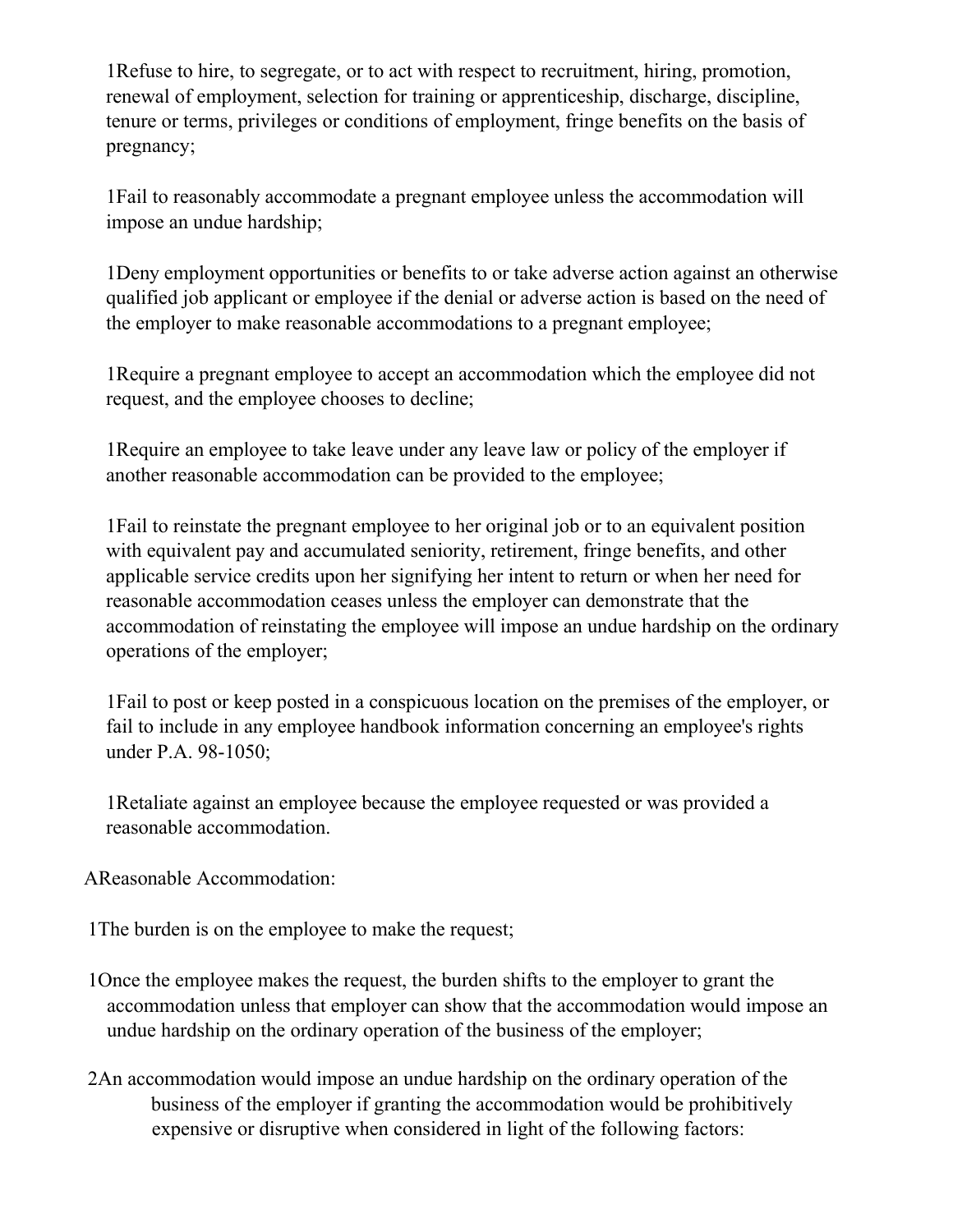aThe nature and cost of the accommodation needed;

bThe overall financial resources of the facility or facilities involved in the provision of the reasonable accommodation, the number of persons employed by the facility, the effect on expenses and resources, or the impact otherwise of the accommodation upon the operation of the facility;

cThe overall financial resources of the employer with respect to the number of its employees, and the number, type, and location of its facilities; and

dThe type of operation or operations of the employer, including the composition, structure, and functions of the workforce of the employer, the geographic separateness, administrative, or fiscal relationship of the facility or facilities in question to the employer.

4. A reasonable accommodation is a reasonable modification or adjustment to the job application process or work environment, or to the manner or circumstances under which the position desired or held is customarily performed, that enable an applicant or employee affected by pregnancy to be considered for the position or to perform the essential functions of that position. Examples include:

aMore frequent or longer bathroom breaks;

bBreaks for increased water intake;

cBreaks for periodic rests;

dPrivate non-bathroom space for expressing breast milk and breastfeeding; (e) Seating;

eAssistance with manual labor;

fLight duty;

gThe provision of an accessible worksite;

hAcquisition or modification of equipment;

iA part-time or modified work schedule;

jAppropriate adjustment or modifications of examinations, training materials, or policies; kReassignment to a vacant position;

lTime off to recover from pregnancy; and (p) Leave necessitated by pregnancy.

5The employer and the employee must engage in a timely, good faith, and meaningful exchange to determine effective reasonable accommodation.

5An employer is not required to create additional employment that the employer would not otherwise have created, unless the employer does so or would do so for other classes of employees who need accommodation.

6An employer is not required to discharge any employee, transfer any employee with more seniority, or promote any employee who is not qualified to perform the job, unless the employer does so or would do so to accommodate other classes of employees who need it.

AMedical Documentation: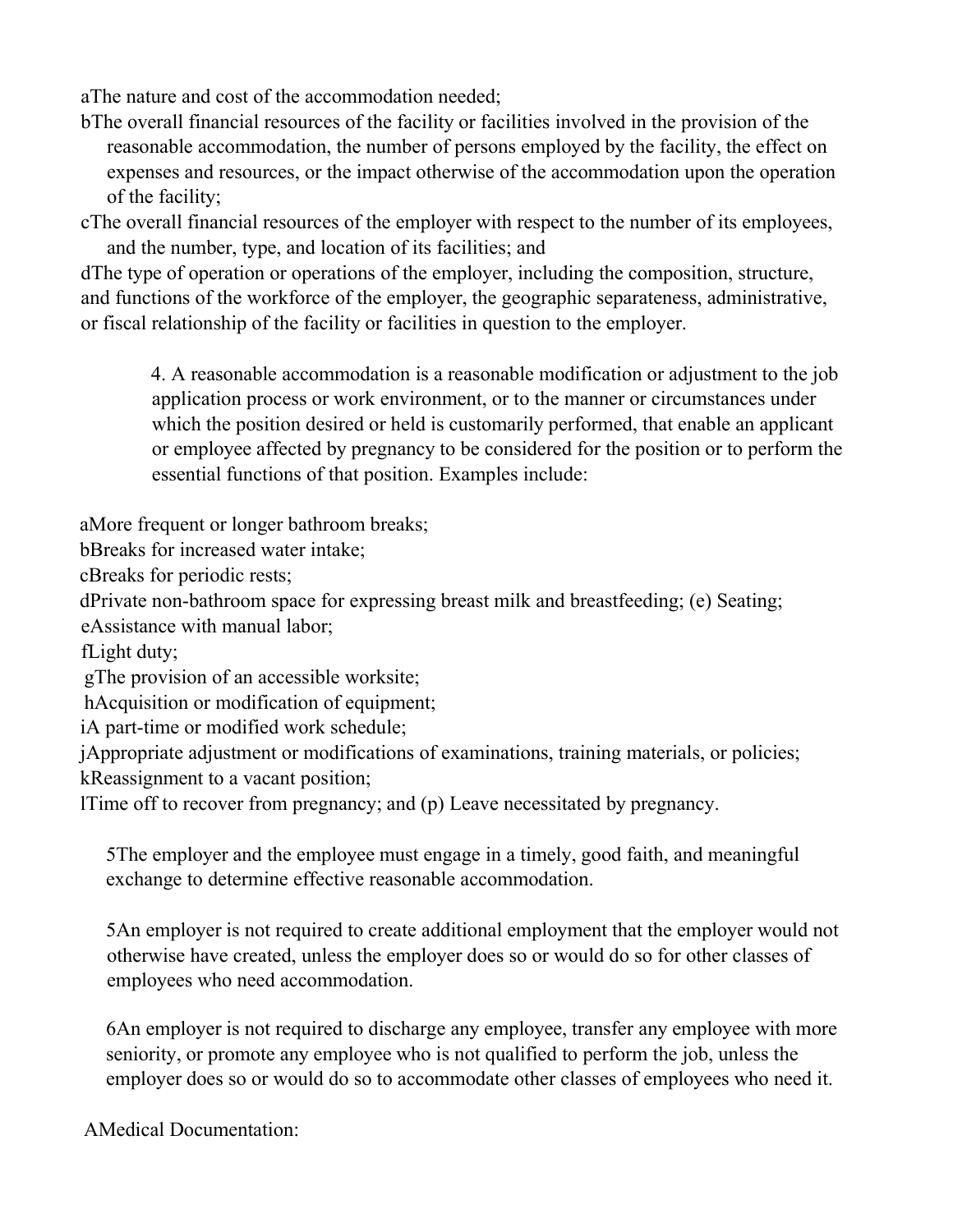1. In response to a request for an accommodation, an employer can ask that the employee provide documentation from the employee's healthcare provider if:

aThe employer also requests similar documentation for conditions related to a disability;

bThe request is job-related and consistent with business necessity; and (c) The request is limited to information concerning:

iThe need or medical justification for the requested accommodation; iiA description of the reasonable accommodation medically advisable; iiiThe date the reasonable accommodation became medically advisable; and (iv) The probable duration of the reasonable accommodation.

2If an employer requests documentation which it is entitled to under P.A. 98-1050, an employee requesting the accommodation must submit to the employer the documentation requested.

2Nothing in P.A. 98-1050 prohibits an employer from requesting documentation from the employee's healthcare provider to determine compliance with other laws.

#### APosting Requirements

1. To meet the posting requirements of P.A. 98-1050, an employer must post the English version of the Notice that can be found on the Illinois Department of Human Rights website:

http://www2.illinois.gov/dhr/Publications/Pages/Pregnancy Rights Notice Requirement.a spx

This notice must be placed in a conspicuous location on the premises of the employer where notices are customarily posted. An employer may also post the Spanish version of the Notice but may not post the Spanish version in lieu of the English version.

#### **2.12 "Ban the Box Law."**

The **Job Opportunities for Qualified Applicants Act (PA 98-0774),** more commonly referred to as the "Ban the Box" law, prohibits private sector employers with 15 or more employees from asking job applicants about their criminal background prior to extending an offer of an interview or conditional employment. With exception to health care workers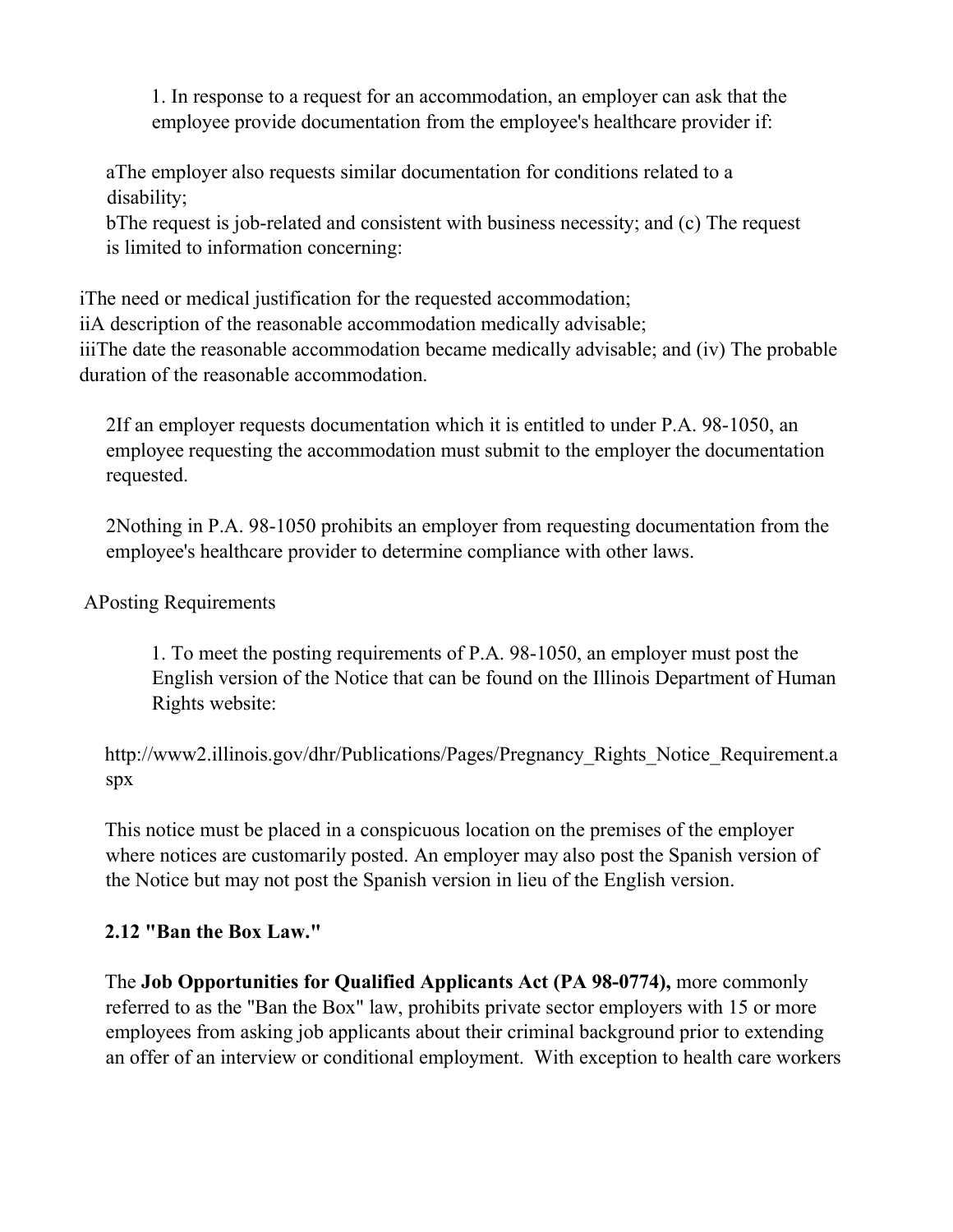Health care workers with a criminal background must be approved per IDPH rules and regulations for health care workers. Bird In The Hand performs a finger print background check through the IDPH web portal prior to employment and yearly there after.

# **Section 3**

# ·**Hours of Work and Payroll Practices**

#### **3.1 Pay Periods and Paydays.**

Employees are paid on a weekly basis. All employees will be paid on Friday of each week. All employees are paid by check or direct deposit on the above-mentioned payday. If the regular payday falls on a weekend or Company holiday, employees will be paid on the last business day before the holiday and/or weekend. Holidays include New Year's Day, Easter , Memorial Day, 4<sup>th</sup> of July, Labor Day, Thanksgiving Day and Christmas Day. Junteenth.

#### **3.2 Overtime.**

Overtime is payed at a rate of time and a half for over 40 hours worked in a work week.

Nonexempt employees will be paid in accordance with federal and Illinois state law.

In Illinois, with some exceptions, the standard work week for nonexempt employees should not exceed 40 hours per week. Should the Company find it necessary to employ an employee in excess of this standard, overtime hours shall be compensated at the rate of one and one-half times the regular rate of pay.

All overtime work by non-exempt employees must be authorized in advance by their manager. Only hours actually worked will be used to calculate overtime pay.

#### **3.3 Rest and Meal Periods.**

All rest and meal periods will be in accordance with Illinois state law.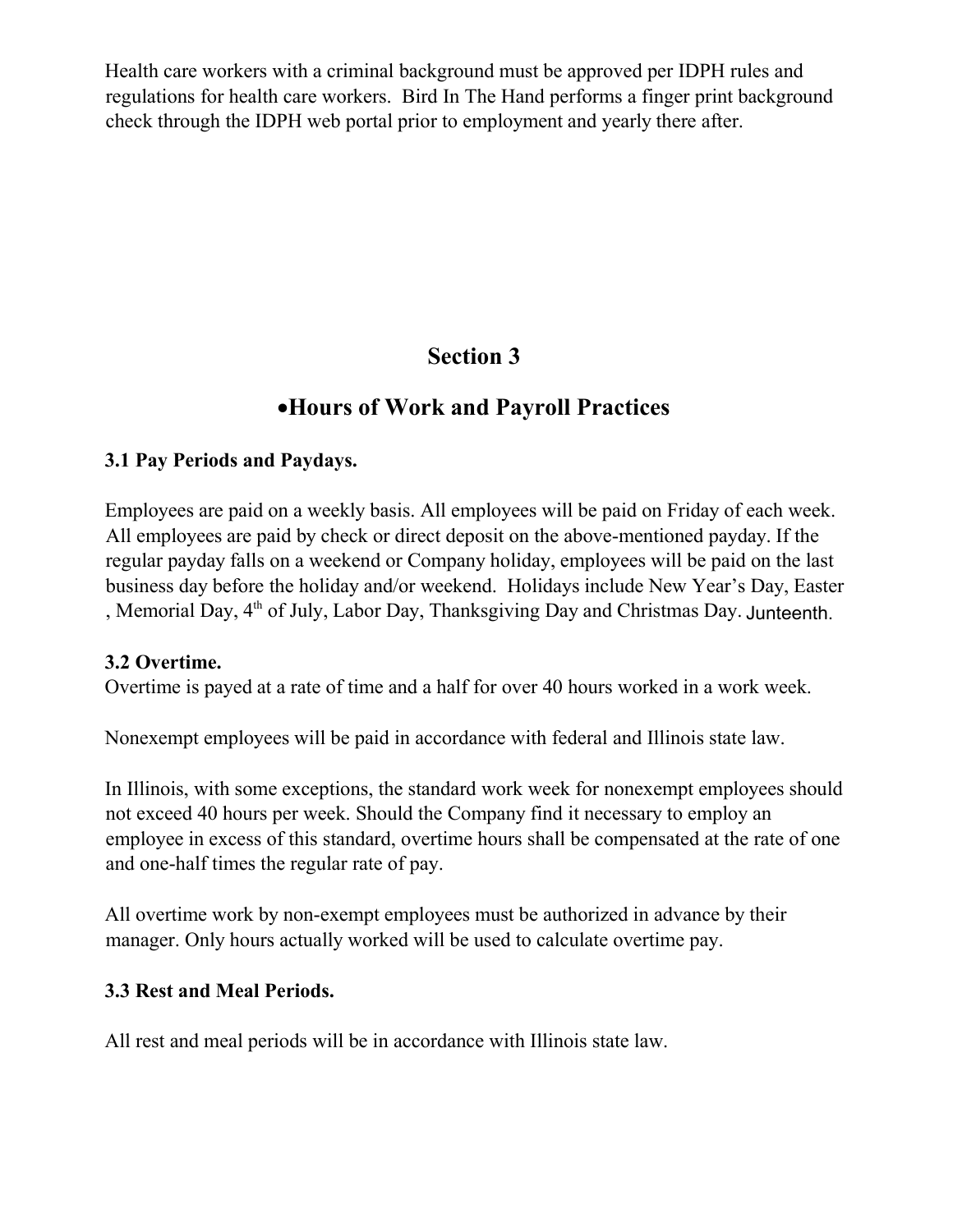Employees scheduled to work more than a 6-hour period will be provided a 30-minute unpaid meal period, no later than five hours after the beginning of the shift. Reasonable unpaid break time will also be provided to breast-feed an infant or express breast milk.

Employees scheduled to work more than a 6-hour period will also be given a 15-minute paid break 2 hours after arrival. 30 minute break after completion of 6 hours.

Employees scheduled for a 12-hour shift will be given a 30 minute unpaid meal break and 2 15 minute paid breaks at separate time periods, but not within the first 2 hours of work.

#### **3.4 Time Cards.**

Nonexempt employees are required to keep an accurate and complete record of their attendance and hours worked. Time cards are official business records and may not be altered without the employee's supervisor's approval and may not be falsified in any way.

# **3.5 Payroll Deductions.**

Various payroll deductions are made each payday to comply with federal and state laws pertaining to taxes and insurance. Deductions will be made for the following: Federal and State Income Tax Withholding, Social Security, Medicare, State Disability Insurance & Family Temporary Disability Insurance, and other items designated by you or required by law (including a valid court order). You can adjust your federal and state income tax withholding by completing the proper federal or state form and submitting it to Accounting or Human Resources. At the start of each calendar year, you will be supplied with your Wage and Tax Statement (W-2) form for the prior year. This statement summarizes your income and deductions for the year.

# **3.6 Wage Garnishment.**

A garnishment is a court order requiring an employer to remit part of an employee's wages to a third party to satisfy a just debt. Once the Company receives the legal papers ordering a garnishment, we are required by law to continue making deductions from your check until we have withheld the full amount or until we receive legal papers from the court to stop the garnishment. Even if you have already paid the debt, we still need the legal papers to stop the garnishment.

# **3.7 Direct Deposit.**

All employees are encouraged, but not required, to use direct deposit and have their paychecks deposited into a bank account of an accredited participating bank or credit union.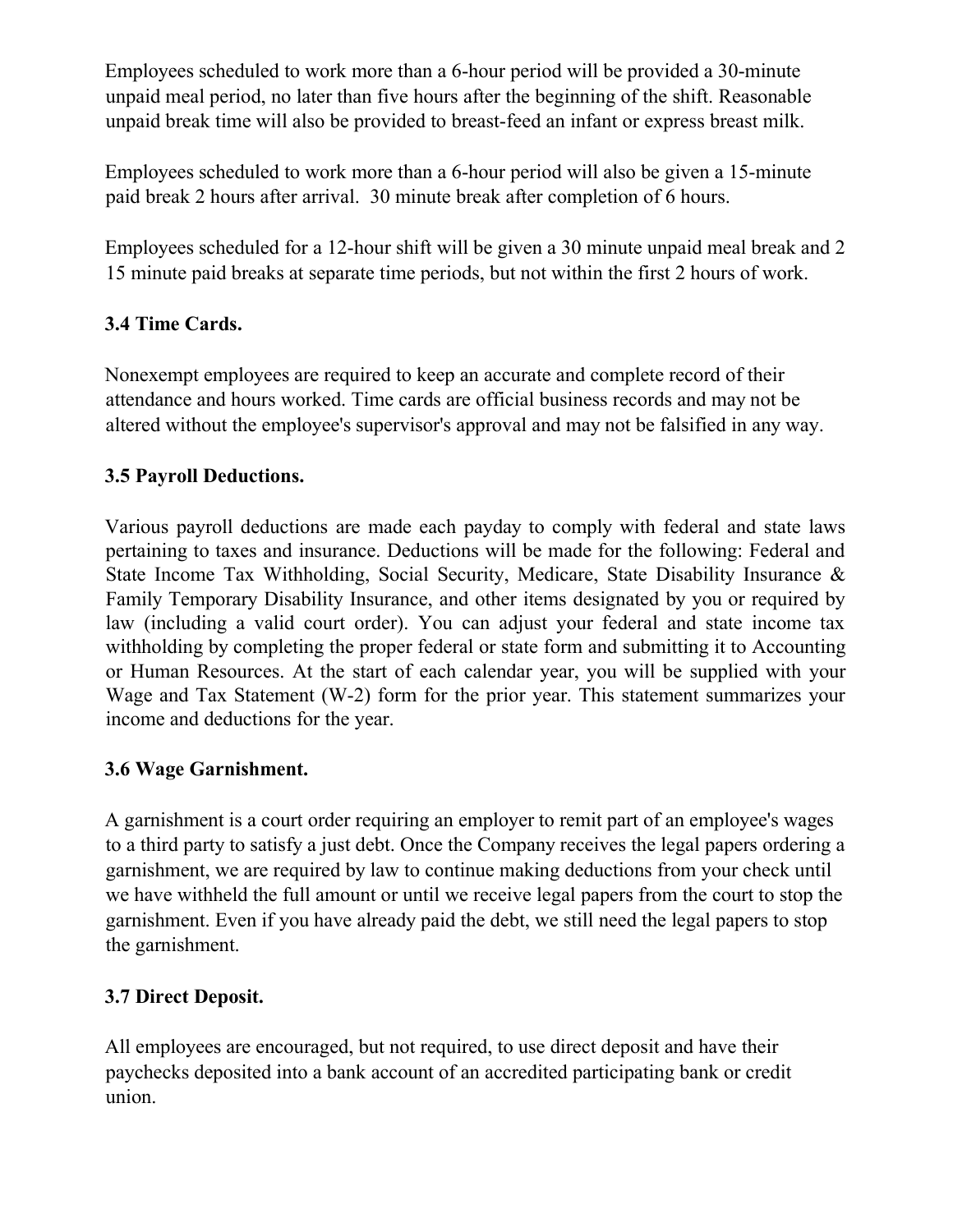## **3.8 Payroll Cards.**

"Payroll card" means a card provided to an employee by an employer or other payroll card issuer as a means of accessing the employee's payroll card account. "Payroll card account" means an account that is directly or indirectly established through an employer and to which deposits of a participating employee's wages are made. "Payroll card issuer" means a bank, financial institution, or other entity that issues a payroll card to an employee under an employer payroll card program. An employer using a payroll card to pay an employee's wages shall meet the following requirements:

1The employer shall not make receipt of wages by payroll card a condition of employment or a condition for the receipt of any benefit or other form of remuneration for any employee.

1The employer shall not initiate payment of wages to the employee by electronic fund transfer to a payroll card account unless:

Athe employer provides the employee with a clear and conspicuous written disclosure notifying the employee that payment by payroll card is voluntary, listing the other method or methods of payment offered by the employer in accordance with Section 4 of 820 ILCS 115, and explaining the terms and conditions of the payroll card account option, including: (i) an itemized list of all fees that may be deducted from the employee's payroll card account by the employer or payroll card issuer;

Ba notice that third parties may assess transaction fees in addition to the fees assessed by the employee's payroll card issuer; and

Can explanation of how the employee may obtain, at no cost, the employee's net wages, check the account balance, and request to receive paper or electronic transaction histories, as provided in item (3);

Dthe employer also offers the employee another method or methods of payment in compliance with Section 4 of 820 ILCS 115; and

Ethe employer obtains the employee's voluntary written or electronic consent to receive the wages by payroll card.

1A payroll card program offered by the employer shall provide the employee with:

Aat least one method of withdrawing the employee's full net wages from the payroll card once per pay period, but not less than twice per month, at no cost to the employee, at a location readily available to the employee;

Bat the employee's request, one transaction history, which the employee may request to receive in paper or electronic form, each month that includes all deposits, withdrawals, deductions, or charges by any entity from or to the employee's payroll card account at no cost to the employee; and

Cunlimited telephone access to obtain the payroll card account balance on the payroll card at any time without incurring a fee.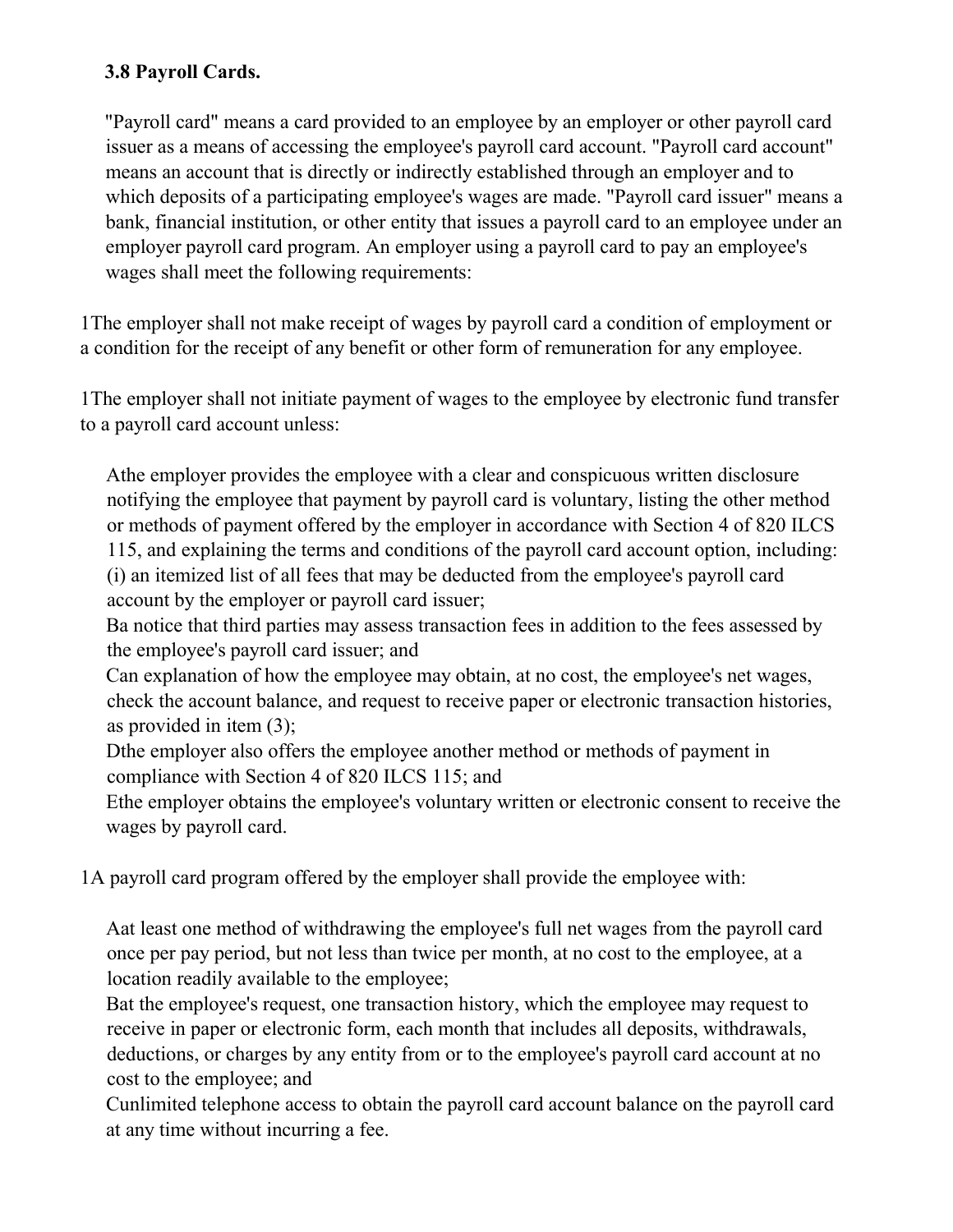1An employer may not use a payroll card program that charges fees for point of sale transactions, the application, initiation, loading of wages by the employer, or participation in the payroll card program. Fees for account inactivity may be assessed following one year of inactivity. The payroll card program must offer the employee a declined transaction, at no cost to the employee, twice per month. Commercially reasonable fees, limited to cover the costs to process declined transactions, may be assessed on subsequent declined transactions within that particular month.

1The payroll card or payroll card account may not be linked to any form of credit including, but not limited to, overdraft fees or overdraft service fees, a loan against future pay, or a cash advance on future pay or work not yet performed.

1An employee paid wages by payroll card may request to be paid wages by another method of payment provided by the employer in accordance with Section 4. Following the request, the employer shall, within 2 pay periods, begin payment to the employee by the allowable method requested by the employee.

1A payroll card program offered by an employer shall provide the employee with protections from unauthorized use of the payroll card in accordance with State and federal law concerning electronic fund transfers.

1The employer's obligations under this Section shall cease sixty (60) days after the employer/employee relationship has ended and the employee has been paid the employee's full and final wages.

1Within thirty (30) days of the termination of the employer/employee relationship, the employer shall notify the employee that the terms and conditions of the account may change if the employee chooses to continue a relationship with the payroll card issuer.

# ·**Section 4 Standards of Conduct and Employee Performance**

#### **4.1 Anti- Harassment and Discrimination.**

The Company is committed to providing a work environment free of sexual or any form of unlawful harassment or discrimination. Harassment or unlawful discrimination against individuals based on race, religion, creed, color, national origin, sex, pregnancy, sexual orientation, gender identity, age, ancestry, physical or mental disability, genetic information, marital status or any other classification protected by local, state or federal laws is illegal and prohibited by Company policy. Such conduct by or towards any employee, contract worker, customer, vendor or anyone else who does business with the Company will not be tolerated. Any employee or contract worker who violates this policy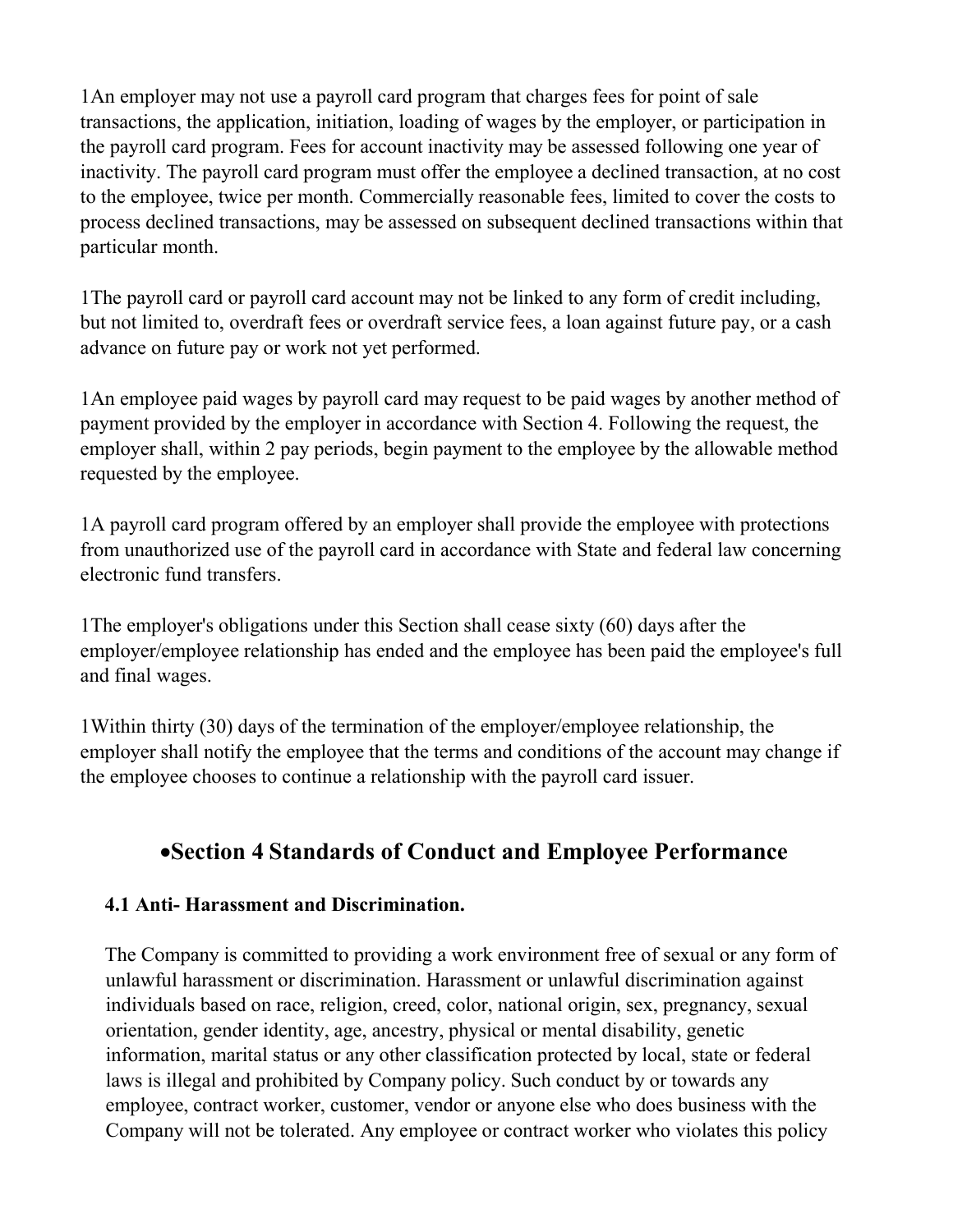will be subject to disciplinary action, up to and including termination of his or her employment or engagement. To the extent a customer, vendor, client family, staff, office workers, or any other person with whom the Company does business engages in unlawful harassment or discrimination, the Company will take appropriate corrective action.

## **Prohibited Conduct:**

Prohibited harassment or discrimination includes any verbal, physical or visual conduct based on sex, race, age, national origin, disability or any other legally protected basis if:

a submission to such conduct is made either explicitly or implicitly a term or condition of an individual's employment or engagement

a submission to or rejection of such conduct by an individual is used as a basis for decisions concerning that individual's employment or engagement; or creates a hostile or offensive work environment in the office or place staffing assignment.

Prohibited harassment includes (but is not limited to) unwelcome sexual advances, requests for sexual favors and lewd, vulgar or obscene remarks, jokes, posters or cartoons, and any unwelcome touching, pinching or other physical contact. Other forms of unlawful harassment or discrimination may include racial epithets, slurs and derogatory remarks, stereotypes, jokes, posters or cartoons based on race, national origin, age, disability, marital status or other legally protected categories. Prohibited harassment might also be transmitted using the Company's electronic communications system, or through other on-line conduct.

#### **Complaint Procedure:**

Employees or contract workers who feel that they have been harassed or discriminated against, or who witness any harassment or discrimination by an employee, contract worker, customer, vendor, resident, Family/friend of resident, office staff, field staff, or anyone else who does business with the Company, should immediately report such conduct to their supervisor or any other member of management.

Do not allow an inappropriate situation to continue by not reporting it, regardless of who is creating the situation. No employee, contract worker, customer, vendor or other person who does business with this organization is exempt from the prohibitions in this policy. In response to every complaint, the Company will conduct an investigation which may involve interviewing witnesses if warranted and, if improper conduct is found, take appropriate corrective action.

To the extent that an employee or contract worker is not satisfied with the Company's handling of a harassment or discrimination complaint, he or she may also contact the appropriate state or federal enforcement agency for legal relief.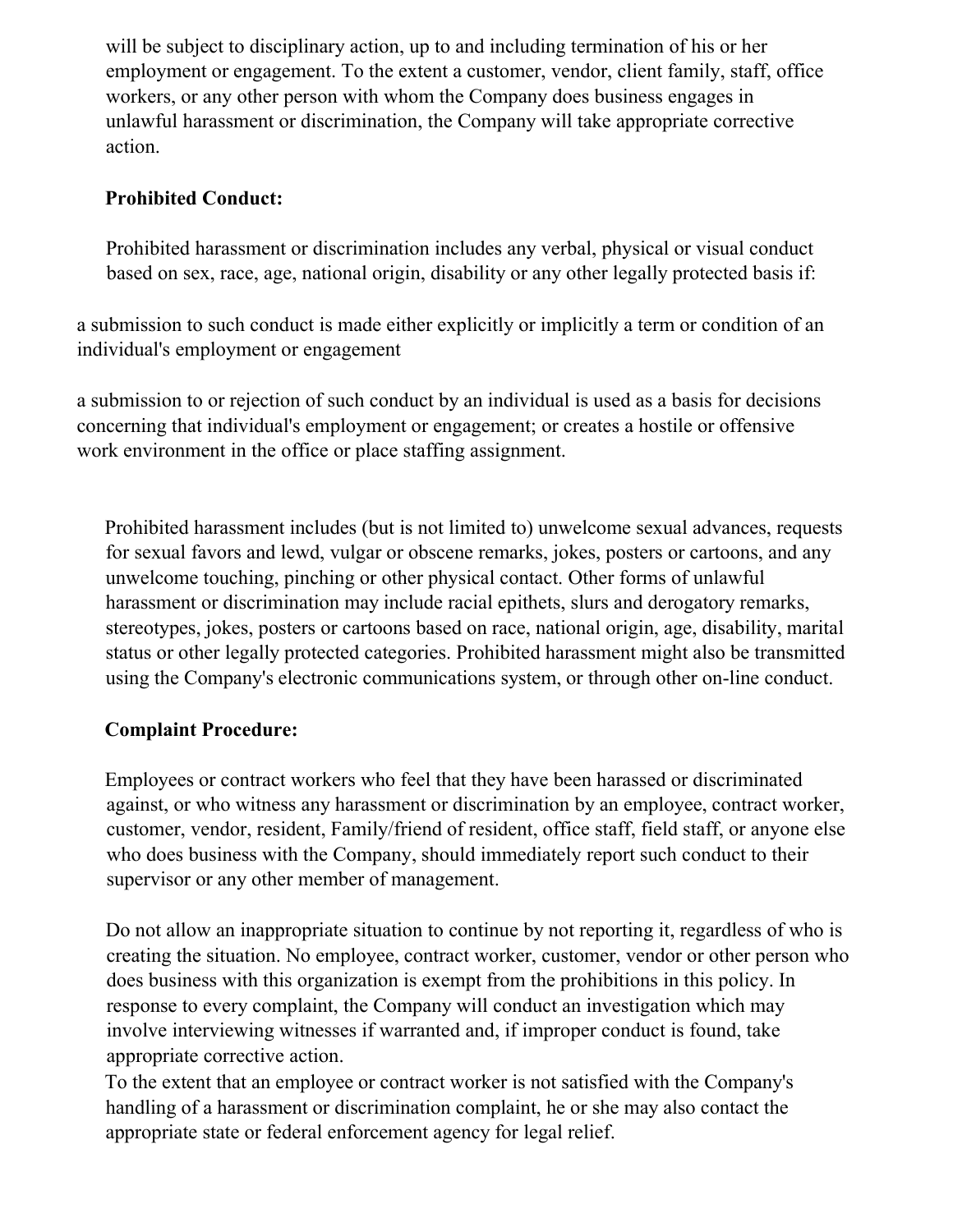#### **4.2 Attendance.**

SHIFT REMINDERS-Shift reminders are texted and emailed the day prior to assignment. This is a courtesy. If you believe you have an assignment and do not receive a reminder, please call Bird In The Hand to be sure there is not an error on our end. It is the responsibility of each employee to know their shifts. Not receiving a reminder is no excuse for not arriving as assigned and can result in suspension of 30 days. Employees will be notified by text and email of cancelled shifts.

LATE ARRIVAL TO SHIFT- When accepting a shift, you have the responsibility to be on time, and stay the entire shift you agree to as an employee. If you are going to be late, you must notify the scheduler on duty by calling them to inform them you will be late and when you will arrive. Any employee that is late to a shift 2 or more times in a 30-day period will result in a 1-week suspension. Continuation of being late to a shift will result in termination from Bird in The Hand Staffing.

LEAVING A SHIFT EARLY- Leaving a shift early is only acceptable when given permission from your immediate Facility Supervisor. The scheduler of Bird in The Hand Staffing must be notified after permission is given. If agreed upon, all work must also be completed before departure. Failure to not do anything under this section will be treated as Walking Off a Shift.

WALKING OFF A SHIFT- If a Bird in The Hand employee; leaves an assigned shift without permission of Bird in The Hand Staffing and the Facility Supervisor, the employee will not be paid for that shift. Bird in The Hand Staffing will not bill a facility/individual for an abandoned shift. This is a patient/resident abandonment. This will also result in termination from staffing.

ILLNESS/FAMILY EMERGENCY- If any employee calls off several shifts in a row for the same illness or family emergency, it will count as 1 call off. A cancellation of 3 or more shifts in a row due to illness will require a physician's letter of clearance or proof of an emergency to return to work.

EXCUSED ABSENSES- In order to be an excused absence, you must call the on-staff scheduler at least 2 hours before your agreed upon shift. I Continuation of these actions will result in termination. You must call the scheduler to be considered an excused absence! No exceptions. The reason for the call of may be decided to be unexcused on a case by case basis.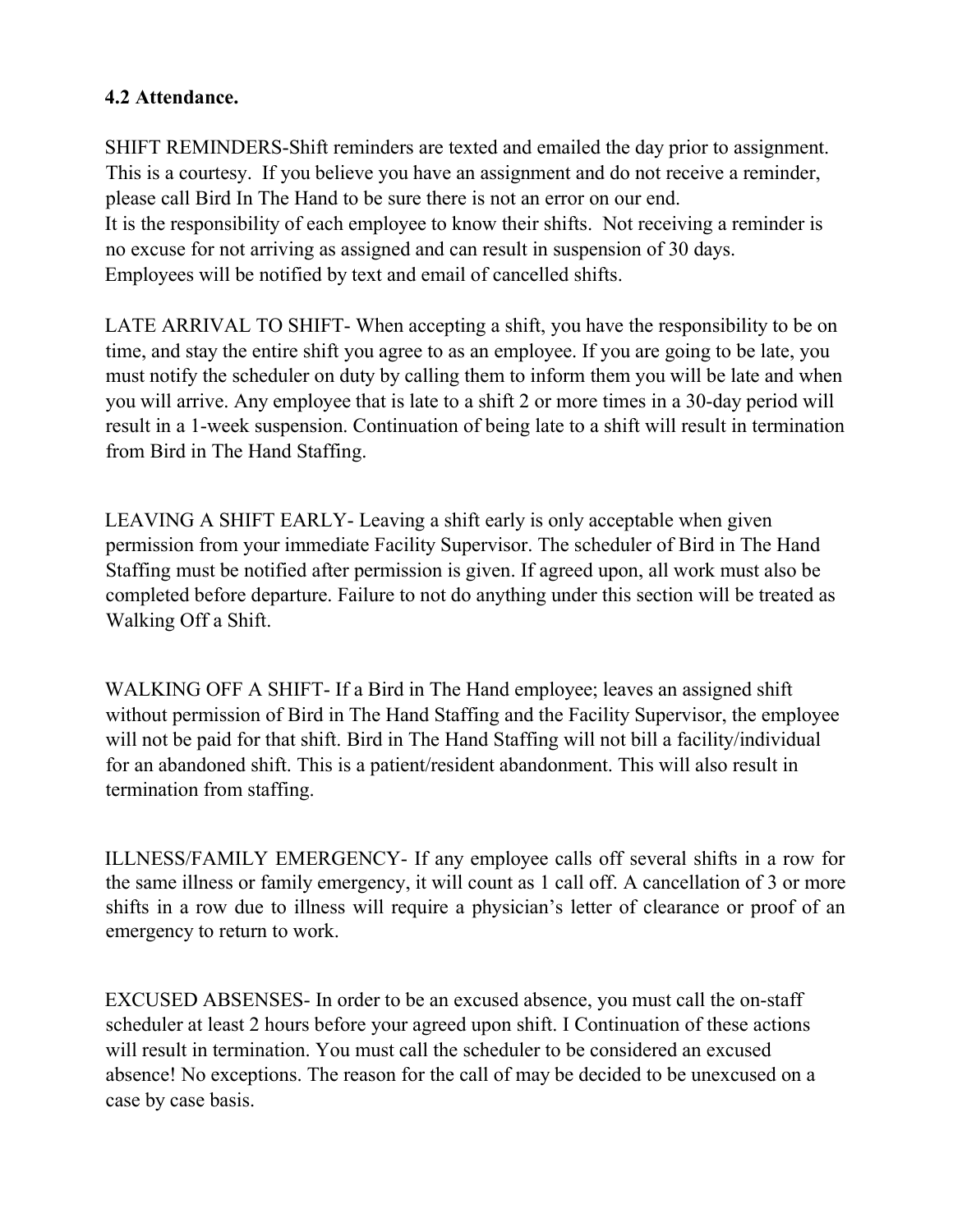#### UNEXCUSED ABSENSES-

Unexcused includes call offs less than 2 hours before the start of a shift. Each unexcused absence will be judged on a case by case basis and may require proof of absence to not be consider unexcused. You must also call the scheduler, otherwise it can be considered a No Call/ No Show. If any employee has 1 or more unexcused call off's in a 30-day period continues into another 30 day period will result in immediate termination from Bird in The Hand Staffing. Unexcused absences otherwise include, call off for other job, bad weather conditions unless extenuating circumstances, a forgotten appointment, Issue with dress codes, and other issues that may arise that are obvious negligence of scheduled shift arrival.

NO CALL/NO SHOW- Failure to call off prior to start of shift and not arriving for assigned shift will result in a No Call/No Show. A No Call/No Show will result in a 30-day suspension. A second No Call/ No Show will result in termination from Bird in The Hand Staffing. A No Call/ No Show is unacceptable and calling off a shift must be done through a phone call, otherwise it is considered a No Call/ No Show. A No Call/ No Show is a major issue, and we need our employees to arrive and work the shift the employee agree to. If rehired, previous No Call/No Show will remain on employee record and carry forward.

FALLING ASLEEP DURING A SHIFT- This will be treated as walking off your shift and will result in possible termination. The facilities we staff deserve to know our employees come to work prepared to work the FULL SHIFT! NO EXCEPTIONS!

LEAVING ASSIGNED HALL- with no available caregiver, is patient/resident abandonment. Will result in possible termination.

ARRIVAL AND NOT ON SCHEDULE- If upon arrival at staffing assignment, the employee of Bird In The Hand is not on the schedule and the client states said employee is not needed, the employee must call Bird In The Hand BEFORE leaving the place of assignment to determine if the error is on the place of assignment or Bird In The Hand.

If it at the fault of the assignment, they have the choice to keep you for half of your shift, or up to 4 hours if longer than an 8 hour assignment. If it is the fault of Bird In The Hand, you will be paid the same per Bird In The Hand. If another assignment is available with a reasonable distance from original assignment, employee is offered to go to that assignment, if employee refuses new assignment, the "show up pay" is forfeited.

If the assignment chooses to later keep employee for the entire shift, the employee must complete the shift as requested originally by the employee.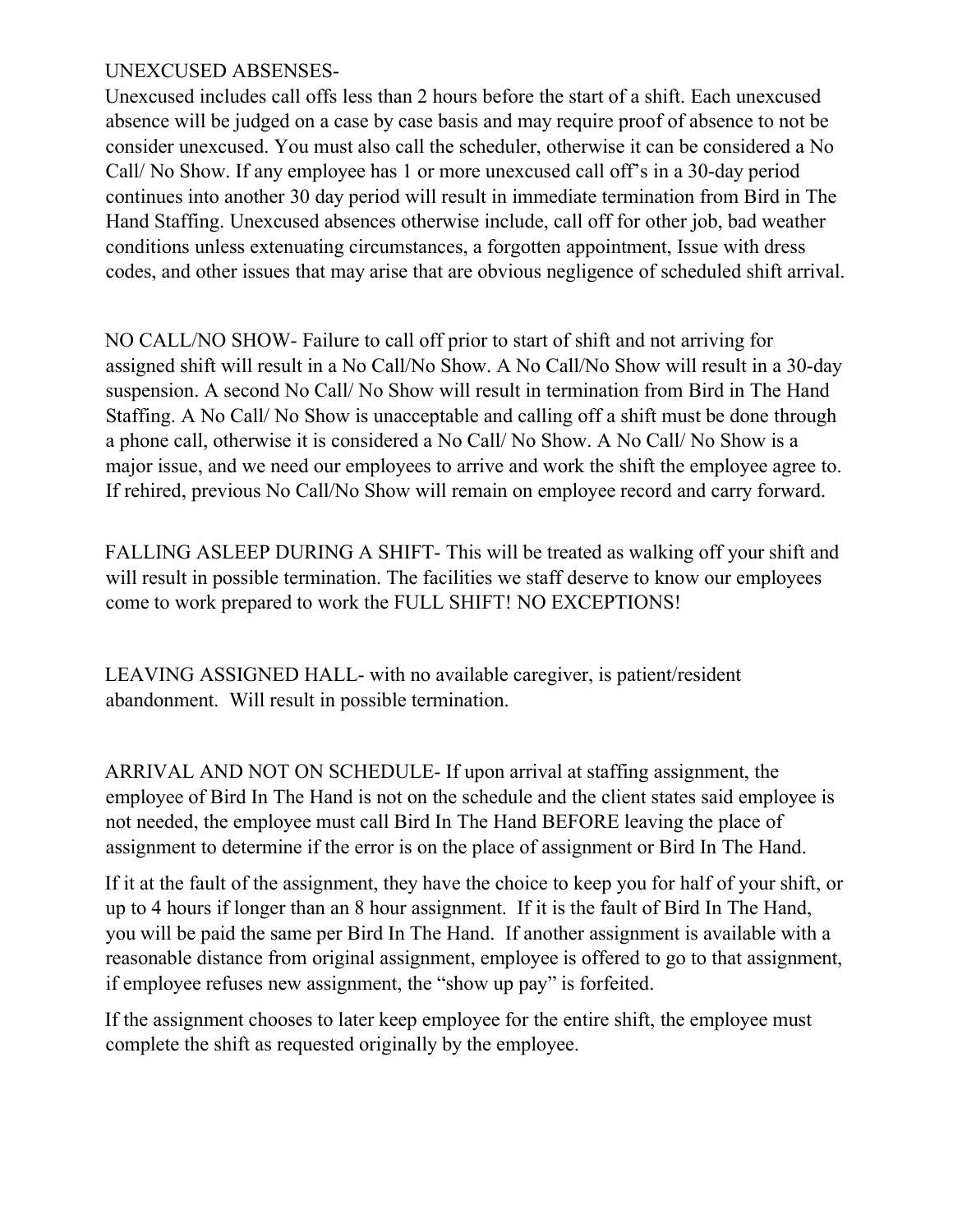If there is an issue resulting in a second 30-day suspension twice, it will result in termination. Employee will not be eligible for rehire.

DNR FROM 3 OR MORE FACILITIES DUE TO ATTENDANCE OR POOR PERFORMANCE, ETC...-Being asked not to return to 3 or more facilities may lead to termination.

#### **4.3 Discipline and Standards of Conduct.**

As an at-will employer, the Company may impose discipline whenever it determines it is necessary or appropriate. Discipline may take various forms, including verbal counseling, written warnings, suspension, demotion, transfer, reassignment or termination. The discipline imposed will depend on the circumstances of each case; therefore, discipline will not necessarily be imposed in any particular sequence. Moreover, at any time the Company determines it is appropriate, an employee may be terminated immediately.

Every organization must have certain standards of conduct to guide the behavior of employees. Although there is no possible way to identify every rule of conduct, the following is an illustrative list (not intended to be comprehensive or to limit the Company's right to impose discipline for any other conduct it deems inappropriate). Keep in mind that these standards of conduct apply to all employees whenever they are on Company property and/or conducting Company business (on or off Company property). Engaging in any conduct the Company deems inappropriate may result in disciplinary action, up to and including termination.

aDishonesty;

aFalsification of Company records;

aUnauthorized use or possession of property that belongs to the Company, a coworker, or of the public;

aPossession or control of illegal drugs, weapons, explosives, or other dangerous or unauthorized materials;

aFighting, engaging in threats of violence or violence, use of vulgar or abusive language, horseplay, practical jokes or other disorderly conduct that may endanger others or damage property;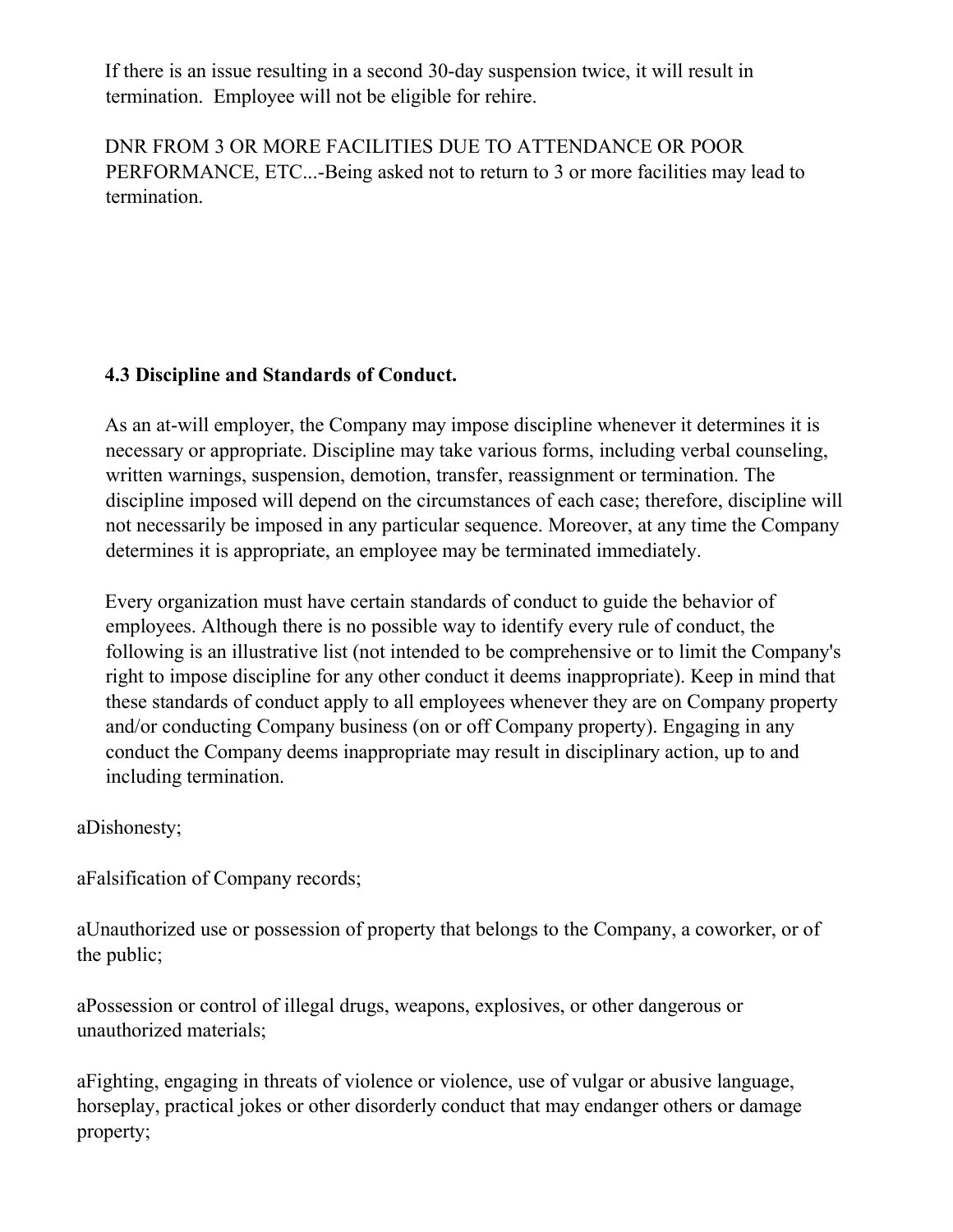aInsubordination, failure to perform assigned duties or failure to comply with the Company's health, safety or other rules;

aUnauthorized or careless use of the Company's materials, equipment or property;

aUnauthorized and/or excessive absenteeism or tardiness;

aLack of teamwork, poor communication, unsatisfactory performance, unprofessional conduct, or conduct improper for the workplace;

#### **aPhysical, Verbal or Financial Abuse**

aNoncompliance of State Mandatories for Health Care Workers as required yearly and current professional license/certification as required by state law.

aSexual or other illegal harassment or discrimination

aUnauthorized use or disclosure of the Company's confidential information;

aAccepting of Personal Gifts, Tips, or anything of Monetary Value from a resident, patient, client or their family and significant others is strictly prohibited of a Bird In The Hand Staffing employee.

#### **4.4Dress Code**

AScrubs are to be worn on all assignments unless otherwise noted per facility assigned. shoes must be nursing shoes or white tennis shoes.

AHair must be pulled up to shoulder length.

ANo artificial finger nails

ANatural fingernails must not exceed the fingertips in length

ADress code Uniforms only

AMust have closed toed/heel shoes (aka: tennis shoes)

AAny action during a shift for Bird In The Hand resulting in an IDPH, IDFPR, OIG, Police or related investigation will result in a suspension pending the outcome of the investigation and possible termination related to the out come of the investigation.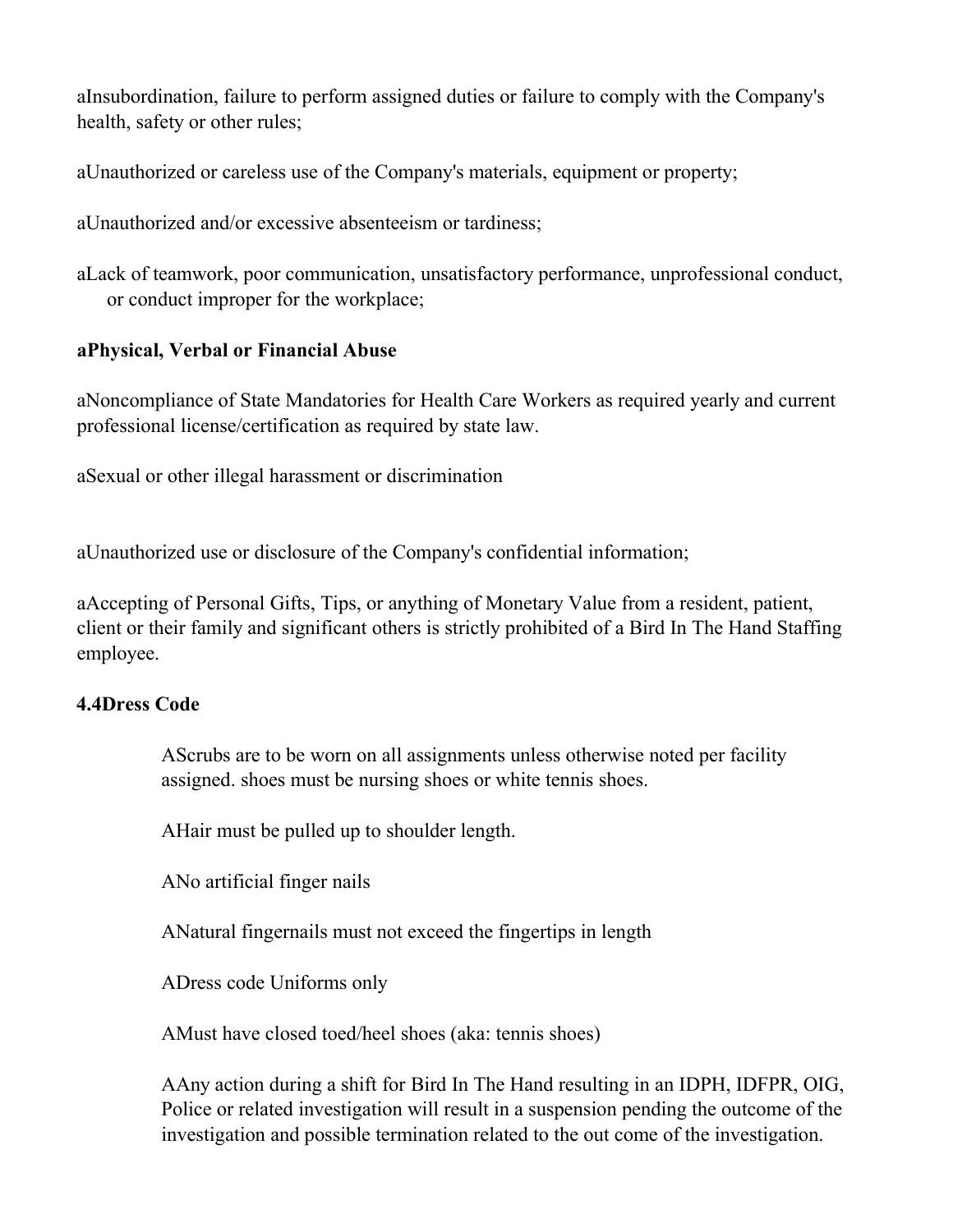AAll employees are to have current CPR, yearly physical, yearly TB skin test, and current certification or license if required by law. A Social Security Care and Current State ID must be on file at all times.

#### 4.4**Safety.**

#### **Separate Safety manual provided.**

#### 4.4**Substance and Abuse.**

The Company is committed to providing its employees with a safe and productive work environment. In keeping with this commitment, it maintains a strict policy against the use of alcohol and the unlawful use of drugs in the workplace. Consequently, no employee may consume or possess alcohol, or use, possess, sell, purchase or transfer illegal drugs at any time while on the Company's premises or while using the Company vehicles or equipment, or at any location during work time.

No employee may report to work with illegal drugs (or their metabolites) or alcohol in his or her bodily system. The only exception to this rule is that employees may engage in moderate consumption of alcohol that may be served and/or consumed as part of an authorized Company social or business event. "Illegal drug" means any drug that is not legally obtainable or that is legally obtainable but has not been legally obtained. It includes prescription drugs not being used for prescribed purposes or by the person to whom it is prescribed or in prescribed amounts. It also includes any substance a person holds out to another as an illegal drug.

Any violation of this policy will result in disciplinary action, up to and including termination.

Any employee who feels he or she has developed an addiction to, dependence upon, or problem with alcohol or drugs, legal or illegal, is strongly encouraged to seek assistance before a violation of this policy occurs. Any employee who requests time off to participate in a rehabilitation program will be reasonably accommodated. However, employees may not avoid disciplinary action, up to and including termination, by entering a rehabilitation program after a violation of this policy is suspected or discovered. Employee use of prescribed Methamphetamine, Opiate, Caine, marijuana medications, must refrain from use of prescription within 8 hours prior to start of scheduled shift and during shift.

#### **4.7 Workplace Searches.**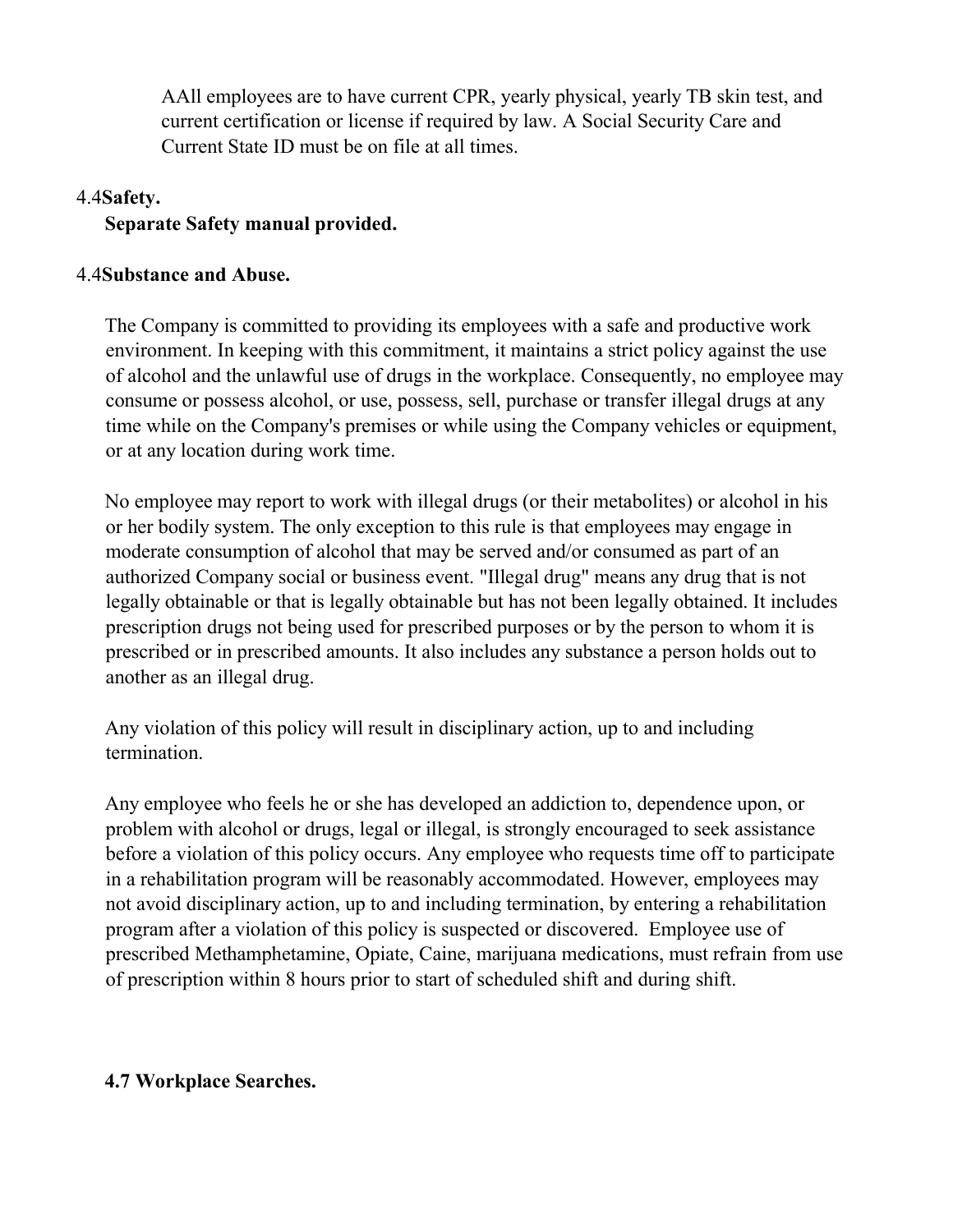All offices, desks, file drawers, cabinets, lockers, Company vehicles, and other Company equipment (including but not limited to computers, e-mail and voice mail) and facilities or any area on Company premises are the property of the Company ("Company Property") and are intended for business use. Employees should have no expectation of privacy with respect to Company property and/or items stored within Company Property or on Company premises. Inspection may be conducted at any time, without notice, at the discretion of the Company.

In addition, when the Company deems appropriate, employees may be required to submit to searches of their personal vehicles, parcels, purses, handbags, backpacks, brief cases, lunch boxes or any other possessions or articles brought on to the Company's premises.

Persons entering the premises who refuse to cooperate in an inspection conducted pursuant to this policy may not be permitted to enter the premises. All employees must cooperate in an inspection; failure to do so is insubordination and will result in disciplinary action, up to and including termination.

#### **4.8 Internet, Email and Computer Use Policy.**

The Company uses various forms of electronic communication including, but not limited to:

computers, email, telephones, voicemail, instant message, text message, Internet, cell phones and smart phones (hereafter referred to as "electronic communications"). The electronic communications, including all software, databases, hardware, and digital files, remain the sole property of the Company and are to be used only for Company business and not for personal use.

The following rules apply to all forms of electronic communications and media that are: (1) accessed on or from Company premises; (2) accessed using the Company computer or telecommunications equipment, or via Company-paid access methods; and/or (3) used in a manner which identifies the Company. The following list is not exhaustive, and the Company may implement additional rules from time to time.

aElectronic communication and media may not be used in any manner that would be discriminatory, harassing, or obscene, or for any other purpose that is illegal, against Company policy, or not in the best interest of the Company. Employees who misuse electronic communications and engage in defamation, copyright or trademark infringement, misappropriation of trade secrets, discrimination, harassment, or related actions will be subject to discipline, up to and including termination. Employees may not install personal software on Company computer systems.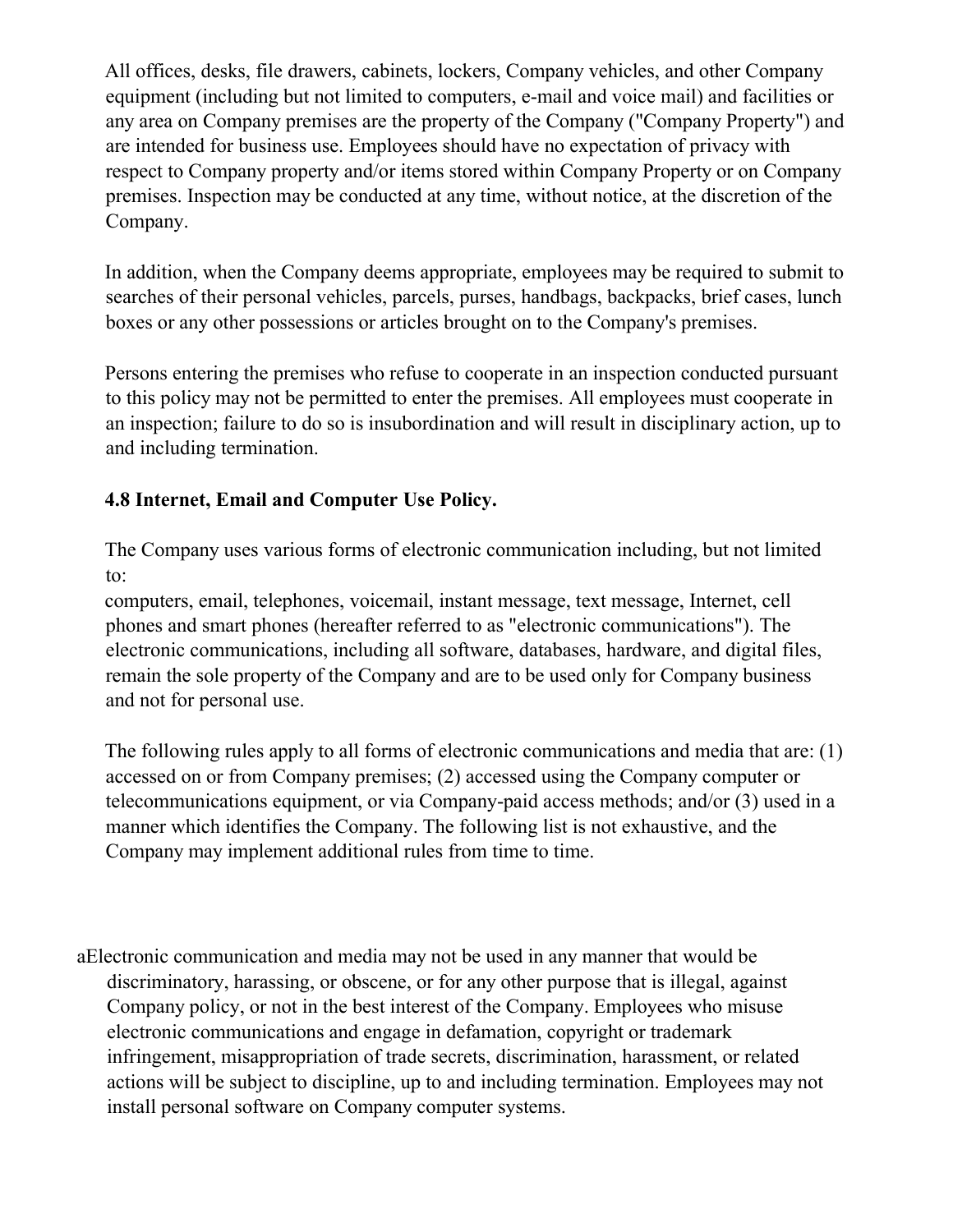bEmployee's own electronic media may only be used during breaks. All other company policies, including the Company's no tolerance for discrimination, harassment, or retaliation in the workplace apply.

aAll electronic information created by any employee on Company premises or transmitted to Company property using any means of electronic communication is the property of the Company and remains the property of the Company. You should not assume that any electronic communications are private or confidential and should transmit personal sensitive information in other ways. Personal passwords may be used for purposes of security, but the use of a personal password does not affect the Company's ownership of the electronic information. The Company will override all personal passwords if necessary for any reason.

aThe Company reserves the right to access and review electronic files, messages, internet use, blogs, "tweets", instant messages, text messages, email, voice mail, and other digital archives, and to monitor the use of electronic communications as necessary to ensure that no misuse or violation of Company policy or any law occurs. All such information may be used and/or disclosed to others, in accordance with business needs and the law. The Company reserves the right to keep a record of all passwords and codes used and/or may be able to override any such password system. No pictures or video of any type are to be taken within the workplace.

aEmployees are not permitted to access the electronic communications of other employees or third parties unless directed to do so by Company management. No employee may install or use anonymous e-mail transmission programs or encryption of e-mail communications.

aEmployees who use devices on which information may be received and/or stored, including but not limited to cell phones, cordless phones, portable computers, fax machines, and voice mail communications are required to use these methods in strict compliance with the Confidentiality section of this Handbook. These communications tools should not be used for communicating confidential or sensitive information or any trade secrets.

aAccess to the Internet, websites, and other types of Company-paid computer access are to be used for Company-related business only. Any information about BIRD IN THE HAND STAFFING, LLC's products or services, or other types of information that will appear in the electronic media about the Company must be approved before the information is placed on any electronic information resource that is accessible to others.

#### **4.9 Social Media Policy.**

Policy Statement

This policy provides guidance for employee use of social media, which should be broadly understood for purposes of this policy to include blogs, wikis, micro blogs, message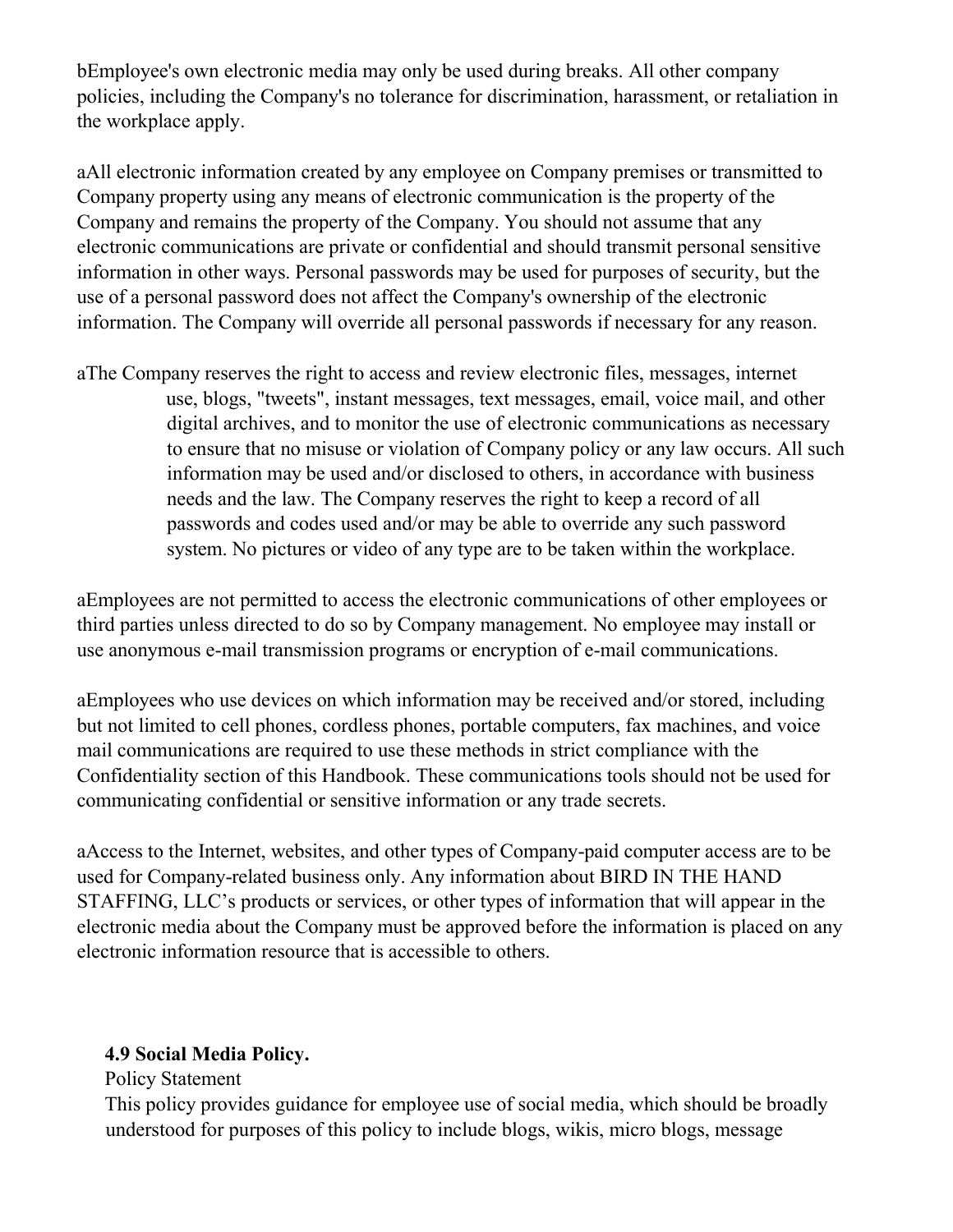boards, chat rooms, electronic newsletters, online forums, social networking sites, and other sites and services that permit users to share information with others in contemporaneous manner.

Policy Interpretation and Implementation

The following principles apply to professional use of social media on behalf of Bird in The Hand Staffing as well as personal use of social media when referencing Bird in The Hand.

1Employees need to know and adhere to bird in the Hand's Code of Conduct, Employee Handbook, and other company policies when using social media in references to Bird in The Hand.

1Employees should be aware of the effect of their action may have on their images, as well as Bird in The Hand's Image. The information that employees post or publish may be public information for a long time and can lead to HIPPA violations.

1Employees should be aware that Bird in The Hand may observe content and information made available by employees through social media. Employees should use their best judgement in posting material that is neither inappropriate or harmful to Bird in The Hand, It's employees, or customers.

1Although not an exclusive list, some specific examples of prohibited social media conduct include posting commentary, content, or images that are defamatory, pornographic, proprietary, harassing, libelous, or that can create a hostile work environment.

1Employees are not to publish, post, or release any information that is considered confidential or not public. If there are questions what is considered confidential, employees should check with the People Services Department and/or their supervisor.

1Social media networks, blogs and other types of online content sometimes generate press and media attention or legal questions. Employees should refer these inquiries to the Director of Marketing Administrator, or CEO.

1If employees encounter a situation while using social media, that threatens to become antagonistic, employees should disengage from the dialogue in a polite manner and seek the advice of a supervisor.

1Employees should get appropriate permission before you refer to or post images of current or former employees, members vendors, or suppliers. Additionally, employees should get appropriate permission to use third party's copyrights, copyrighted material, trademark, service marks or other intellectual property.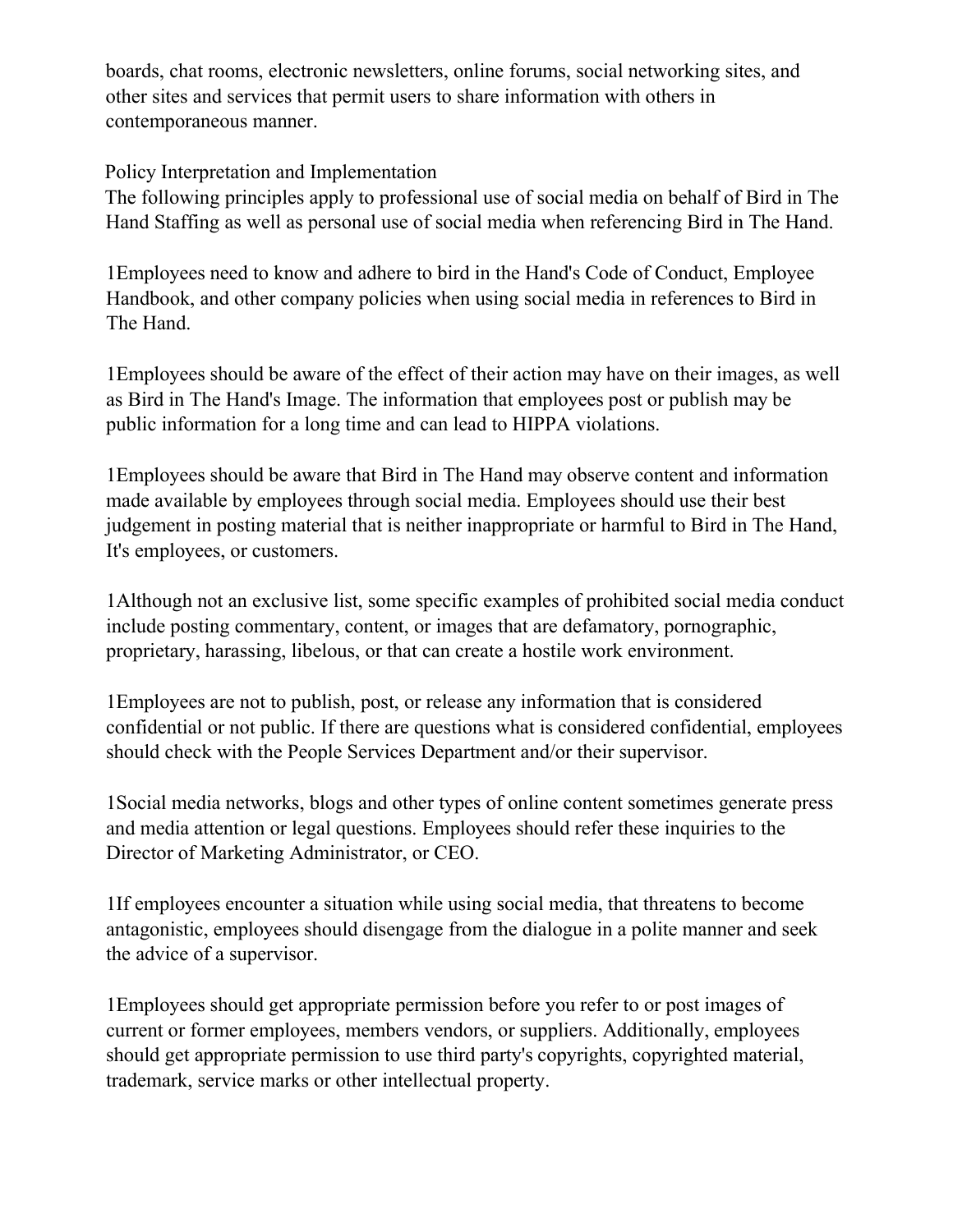1Social media use shouldn't interfere with employee's responsibilities at Bird in The Hand. Bird in the Hand's computer systems are to be used for business purposes only. When using Bird in The Hand's computer systems, use of social media for business purposes is allowed but personal use of social networks or personal blogging is discouraged and can result in disciplinary action.

1If employees publish content after-hours that involves work or subjects associated with Bird in The Hand, a disclaimer should be used, such as this: "The postings on this site are my own and may not represent Bird in The Hand's positions, strategies, or opinions."

1Employees, contractors, volunteer or consultants are prohibited from taking photos of residents. Taking, posting and sharing unauthorized images of residents via social media (Facebook, LinkedIn, Snapchat, Instagram, etc.) Can constitute abuse in violation of the Federal Conditions of Participation (COP's) for nursing homes. Posting photographs or videos of residents without proper written authorization can result in a HIPAA violation and trigger HIPAA breach analysis and reporting requirements of a HIPAA authorization, even if that consent is in writing.

#### **4.10 Cell Phone Policy.**

#### Purpose

THIS COMPANY CELL PHONE POLICY (Cell phone policy), January 5, 2018, sets forth BIRD IN THE HAND STAFFING, LLC'S (herein after referred as the Company) policies about cell phone usage. It provides clarification for the insurance and use of cell phones and to establish the protocol for reimbursement by employees for personal use of the Company.

#### Applicability

This policy applies to all the company employees. Company employees include full-time or part-time, independent contractors, interns, and consultant. All employees are required to sign this agreement confirming their understanding and acceptance of this policy.

#### Cell phone

For the purpose of this Policy, the term Cell Phone is defined as any handled electronic device with the ability to receive and/or transmit voice, text, or data messages without a cable connection (Including but not limited to, cellular phones, digital wireless phones, radio-phones/walkie-talkies, telephone pagers), Personal Digital assistants with wireless communications capabilities(PDA's), or Research in motion (RIM) wireless devices. The Company reserves the right to modify or update these policies at any time.

Use of Cell Phones or Similar Devices

1General Use at Work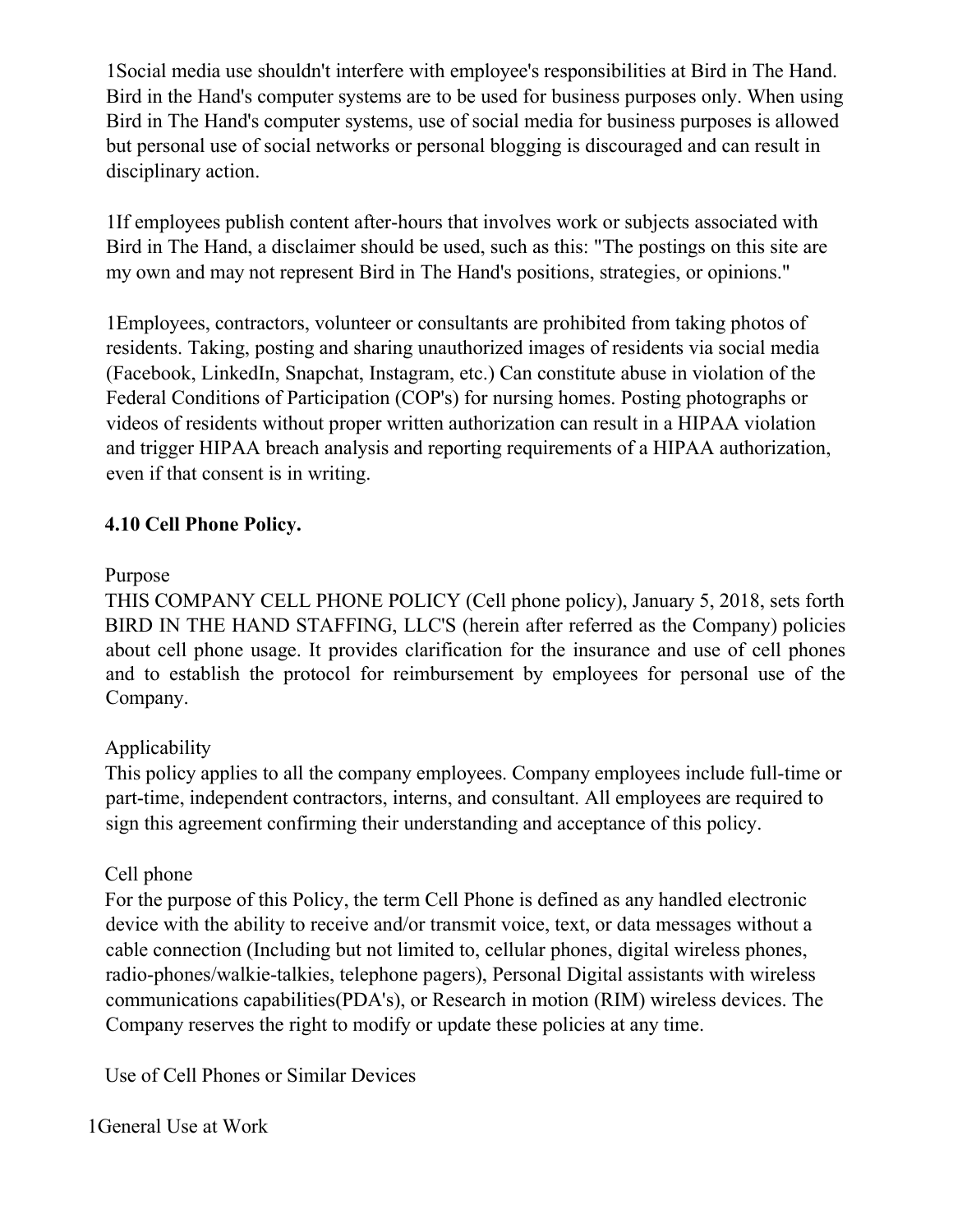While at work, employees are expected to exercise the same discretion in using personal cell phones as they use with company phones. excessive personal calls during the workday, regardless of the phone used, can interfere with employee productivity and be distracting to other employees. Employees should restrict personal calls during work time and should use personal cell phones only during scheduled break or lunch periods in non-working areas. Other personal calls should be made during non-work time whenever possible, and employees should ensure that their friends and family members are instructed of this policy. The Company is not liable for the loss of personal cell phones brought into the workplace. To ensure the effectiveness of meeting, employees are asked to leave all cell phones at their desk. On the unusual occasion of an emergency or anticipated emergency that requires immediate attention, the cell phone may be carried to the meeting on vibrate mode.

#### 1Unsafe work situation

The Company prohibits employee use of cell phone or similar devices while at any work site at which the operation of such device would be distraction to the user and/or could create an unsafe work environment. Such work sites must be secured, or the device use only by an employee who is out of harm's way at such work environments.

#### 1Use While Driving

An employee who uses a company-supplied device or a company-supplied vehicle is prohibited from using a cell phone, hand off, or similar device while driving, whether the business conducted is personal or company related. This prohibition includes receiving or placing calls, text messaging, surfing the Internet, receiving or responding to email, checking for phone messages, or any other purpose related to your employment; the business' our customers' our vendors' volunteer activities, meetings, or civic responsibilities performed for or attended in the name of the company' or any other company or personally related activities not named here while driving Use of company owned vehicles or devices for personal business is discouraged.

#### Company Issued Cell Phones

The Company may issue phones to employees whose jobs require them to make calls while away from work or require them to be accessible for work-related matters. Cell phones issued by the Company are Company property. Employees must comply with Company requests to make their company-issued cell phones available for any reason, including upgrades, replacement, or inspection. Employees who leave the Company for any reason must return in their Company-issued cell phones.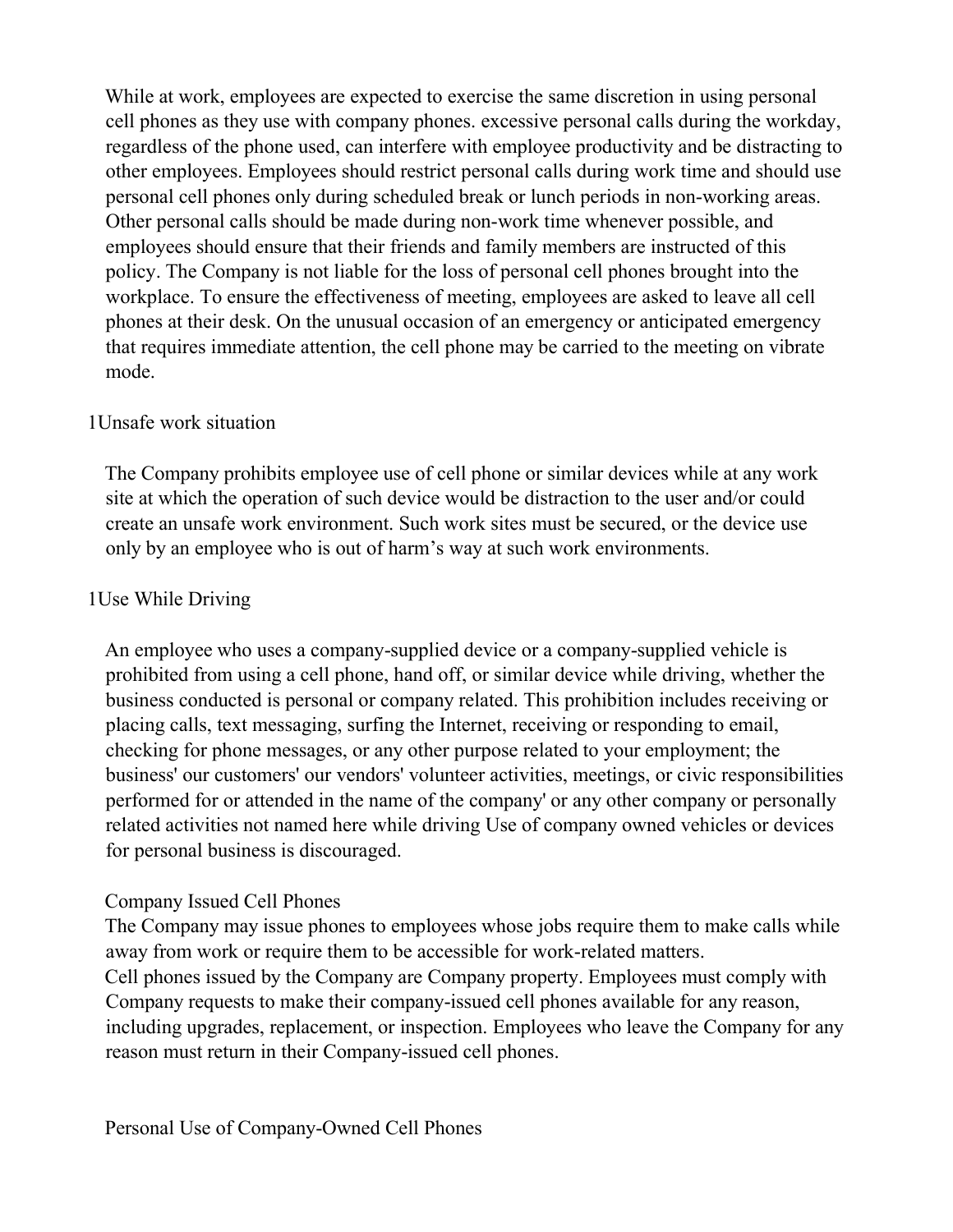Employees may not use any cameras, video and audio recording devices, or video or recording features of cell phones, MP3 Players or Personal digital assistants with wireless communications capabilities (PDA's) or other digital devices that contain such capability at work that can cause violations of privacy and breaches of confidentiality.

Camera phones can present risks to a company, potentially compromising customer information.

#### Security of Company Issued Cell Phones

Employees are responsible for the security of Company-issued cell phones and the information stored on them. Always carry it with you, never leave the cell phone unattended. If lost or stolen, you must immediately notify the same to the Company.

#### Personal Cell Phones at Work

The Company allows the employees to bring their personal cell phones to work. We expect employees to keep personal conversations to a minimum. While occasional, brief personal calls are acceptable. Employees must turn off the ringers on their cell phones while away from their cell phones. Employee must turn off the ringers on their cell phones or leave elsewhere while in meetings, or training.

#### Review of Monthly Charges

A review of calling activity will be conducted monthly by ROBIN SIMPSON, RN and the cellular device user. The user must document the business purpose of each call activity item that is NOT a call to the Company number or a call to other company required or purchased Cellular Devices. The documentation for these calls must include who was called and for what business purpose. Any call that cannot be documented as to it's business purpose will be treated as a personal (unauthorized) call and must be reimbursed to the Company.

#### Special Responsibilities of Managerial Staff

It is important for management to provide a good example of mobile/cellular phone use and to guard against excessive or inappropriate use of personal mobile/cellular phones by their officers.

#### Effect of Policy

Violations of the foregoing rules will be considered a serious offence and may result in the imposition of discipline up to and including termination.

#### Reminder

The use of cell phones and other wireless devices while driving leads to distractions that can result in traffic accidents. So, while we cannot force you to adhere to these rules when you are not on duty, we strongly urge you to do so for your own safety and well-being and that of family, friends and third parties on the roadways.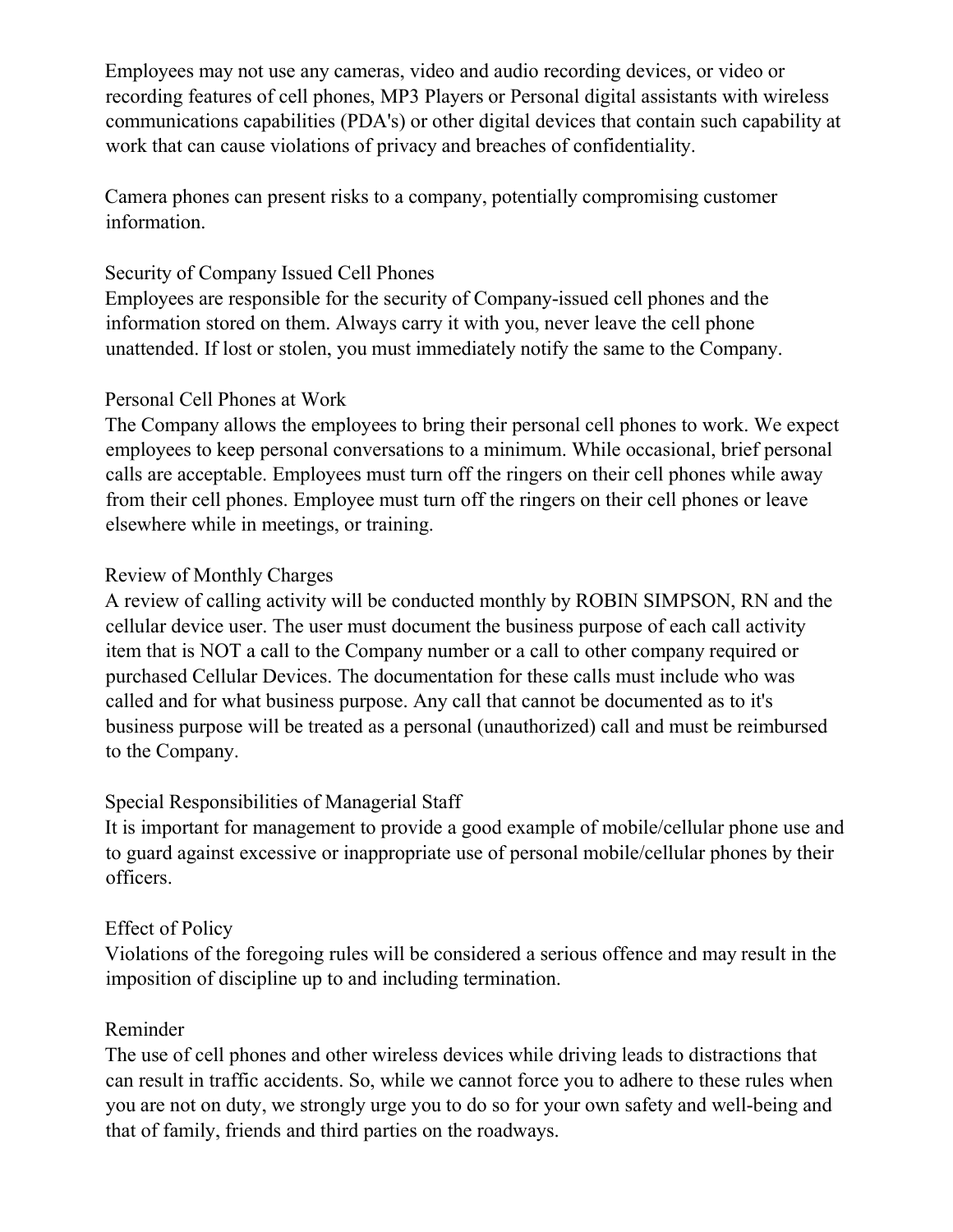Cell Phones are not to be used unless an employee is on their break, and in the designated break areas only!

# **4.11 Staying on Assigned Hall.**

Employees must stay down the hall you are assigned to unless requested to help another CNA/Nurse and only when someone else can watch your hall while you are gone; then must immediately return to hall that you are assigned to. Leaving your assigned hall unattended is treated as abandoning your patients and must never do so. At times you will be asked to finish your assignment on another hall or area. Employees of Bird In The Hand Staffing cannot choose the assignment.

# ·**Section 5 Employee Benefits and Services**

## **5.1 Generally.**

Aside from those benefits required by state and federal regulations, BIRD IN THE HAND STAFFING, LLC also offers additional benefits for its full-time employees. From time to time, benefits may be added or deleted from the benefits package. The Company reserves the right to make such changes.

This Handbook does not contain the complete terms and/or conditions of any of the Company's current benefit plans. It is intended only to provide general explanations. For information regarding employee benefits and services, employees should contact

**5.2 Group Life Insurance.**

 $\mathcal{L}$ 

BIRD IN THE HAND STAFFING, LLC offers a group life insurance plan for eligible employees, including accidental death and dismemberment coverage. The Company's group life insurance plan is offered through Lincoln Financial Group. For more information, refer to the Company's benefits booklet for complete details and benefits.

# **5.3 Worker's Compensation.**

All states have Workers' Compensation laws whose purpose is to promote the general welfare of people by providing compensation for accidental injuries or death suffered during employment. These laws are designed to provide protection to workers suffering occupational disabilities through accidents arising out of, and during employment. BIRD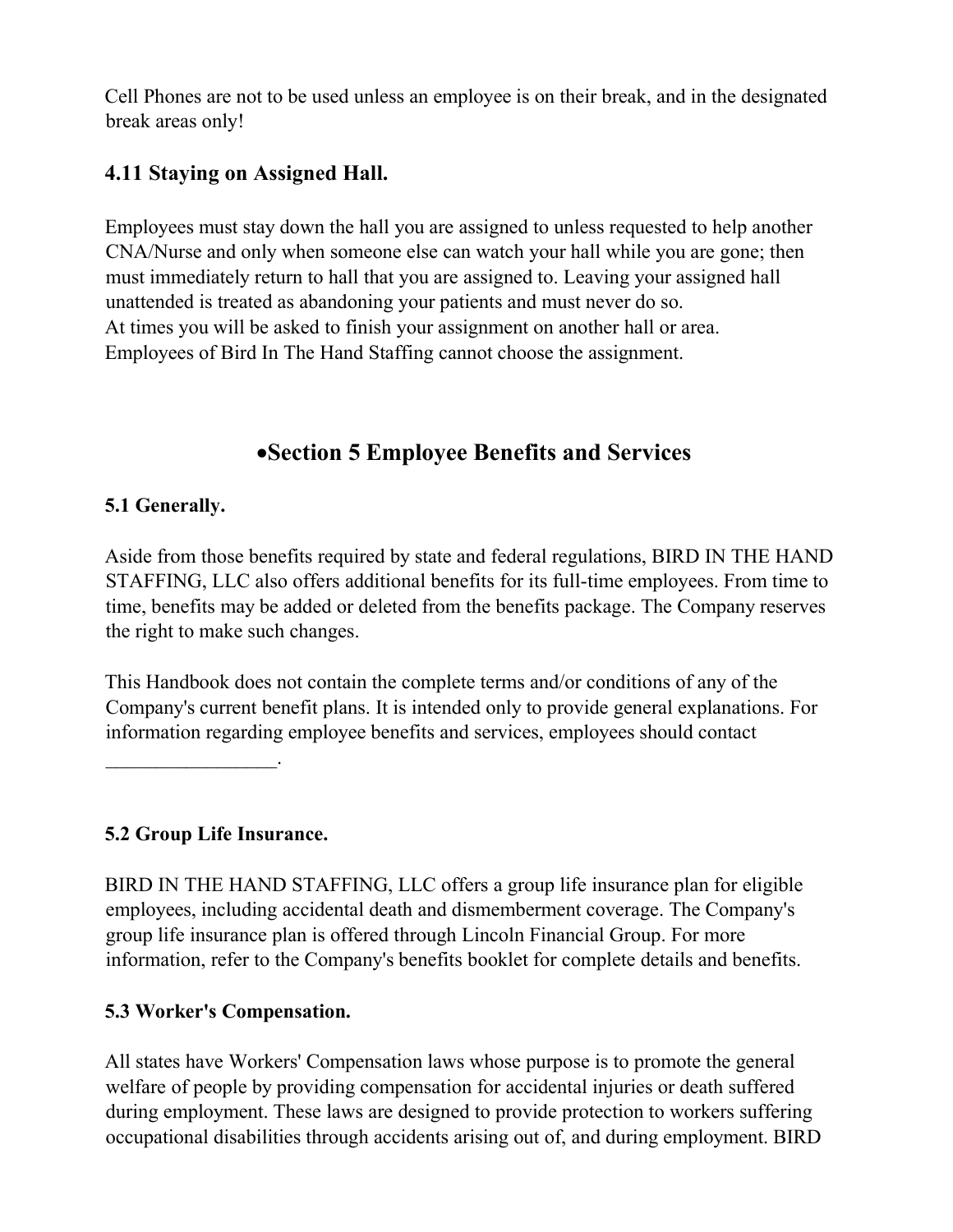IN THE HAND STAFFING, LLC carries Workers' Compensation Insurance for all employees and pays the entire cost of the insurance program. An employee who suffers an injury or illness in connection with the job is usually eligible to receive payment through the insurance company for lost wages. In addition to disability payments, necessary hospital, medical and surgical expenses are covered under Workers' Compensation, with payments being made directly to the hospital or physician. Workers' Compensation benefits to injured workers also include assistance to help qualified injured employees return to suitable employment.

#### **5.4 Social Security Benefits (FICA).**

During your employment, you and the Company both contribute funds to the Federal government to support the Social Security Program. This program is intended to provide you with retirement benefit payments and medical coverage once you reach retirement age.

## **5.5 Unemployment Insurance.**

The company pays a state and federal tax to provide employees with unemployment insurance coverage in the event they become unemployed through no fault of their own or due to circumstances described by law. This insurance is administered by applicable state agencies, who determine eligibility for benefits, the amount of benefits (if any), and duration of benefits.

#### **5.6 Additional Benefits.**

Aflac VSP Vision insurance Delta Dental

# ·**Section 6 Employee Leaves of Absence and Time Off**

# **6.1 Generally.**

While regular attendance is crucial to maintain business operations, the Company recognizes that, for a variety of reasons, employees may need time off from work. The Company has many types of leaves of absence. Some are governed by law and others are discretionary. For all planned leaves, however, employees must submit a request at least 14 days in advance; in case of emergencies, employees should submit the request as soon as they become aware of the need for leave. All leaves must have the approval of Company management. If, during a leave, an employee accepts another job, engages in other employment or consulting outside of the Company, or applies for unemployment insurance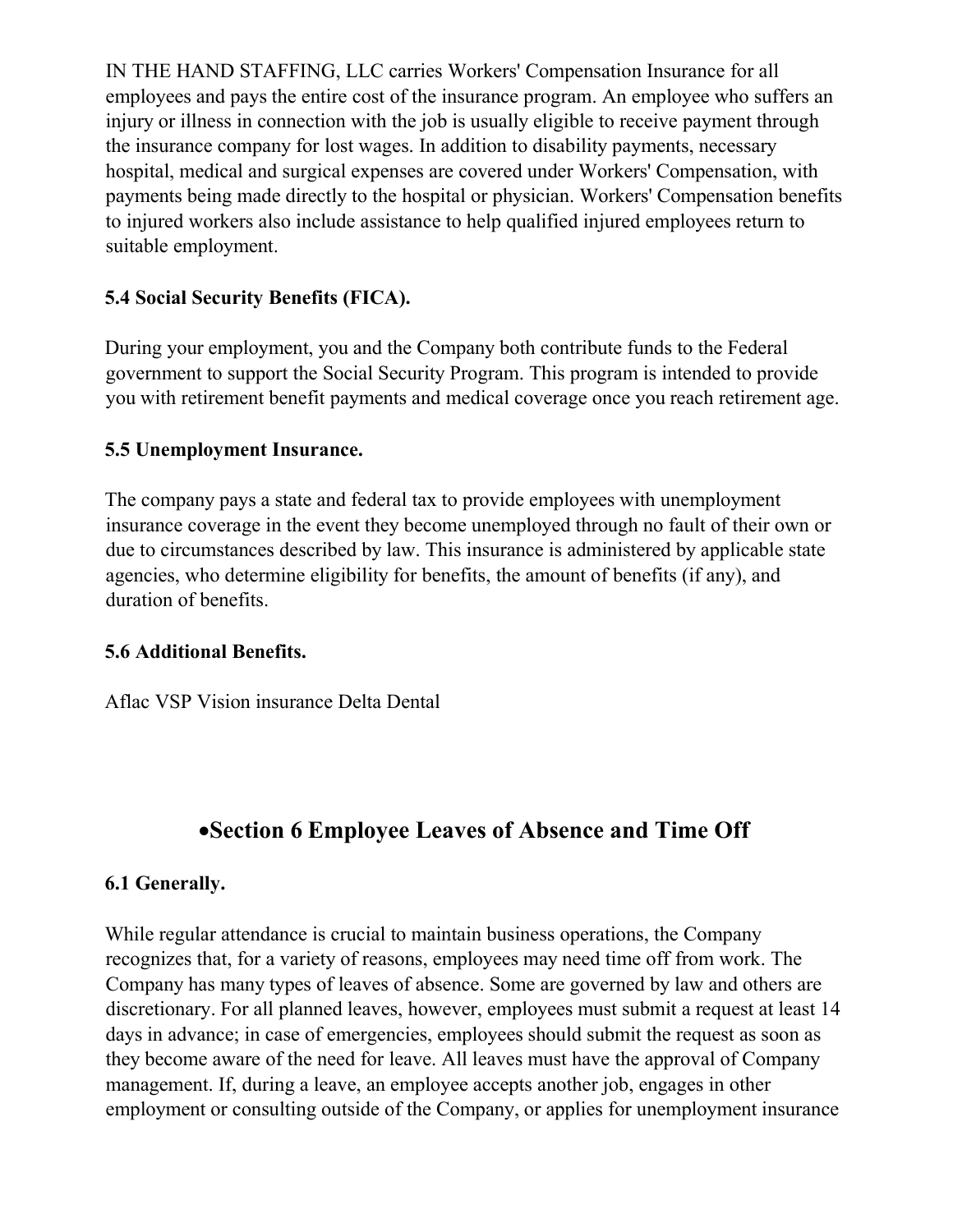benefits, the employee may be considered to have voluntarily resigned from employment with the Company.

All requests for a leave of absence will be considered, depending on their effect on the Company and its work requirements, as determined by Company management, which reserves the right to approve or deny such requests in its sole discretion, unless otherwise required by law. For disability-related leave requests, the Company will engage in an interactive process with the employee to determine if a leave is the most appropriate accommodation. The employee must provide a certification from his or her health care provider to the Company to support a leave for medical reasons. Failure to provide the required certification to the Company in a timely manner will result in delay or denial of leave. If an employee requires an extension of leave, the employee must request such extension, and have it approved before the expiration of the currently approved leave.

While the Company will make a reasonable effort to return the employee to his or her former position or a comparable position following an approved leave of absence, there is no guarantee that the employee will be reinstated to his or her position, or any position, except as required by law.

#### **6.2 Pregnancy-Disability Leave.**

 $\mathcal{L}_\text{max}$  and  $\mathcal{L}_\text{max}$ 

Employees who are disabled because of pregnancy, childbirth, or a related medical condition may request an unpaid leave of absence. Such leave will be granted for the period of disability, up to a maximum of four months. Time off may be requested for prenatal care, severe morning sickness, doctor-ordered bed rest, childbirth, and recovery from childbirth.

Leave provided for pregnancy disability is treated separately from leaves required by the state family and medical leave law. However, the first 12 workweeks of a pregnancy disability leave will be treated concurrently as a leave pursuant to the federal Family and Medical Leave Act ("FMLA") for all eligible employees.

Employees who wish to take a pregnancy disability leave must notify of the date the leave is expected to commence and the estimated duration of the leave. Notice should be given as indicated above. The employee must also provide a medical certification of disability to the Company. Failure to provide the required medical certification to the Company in a timely manner will result in delay or denial of leave. Before returning to work, the employee must provide a medical certification that she is able to resume her original job duties. Appropriate forms may be obtained from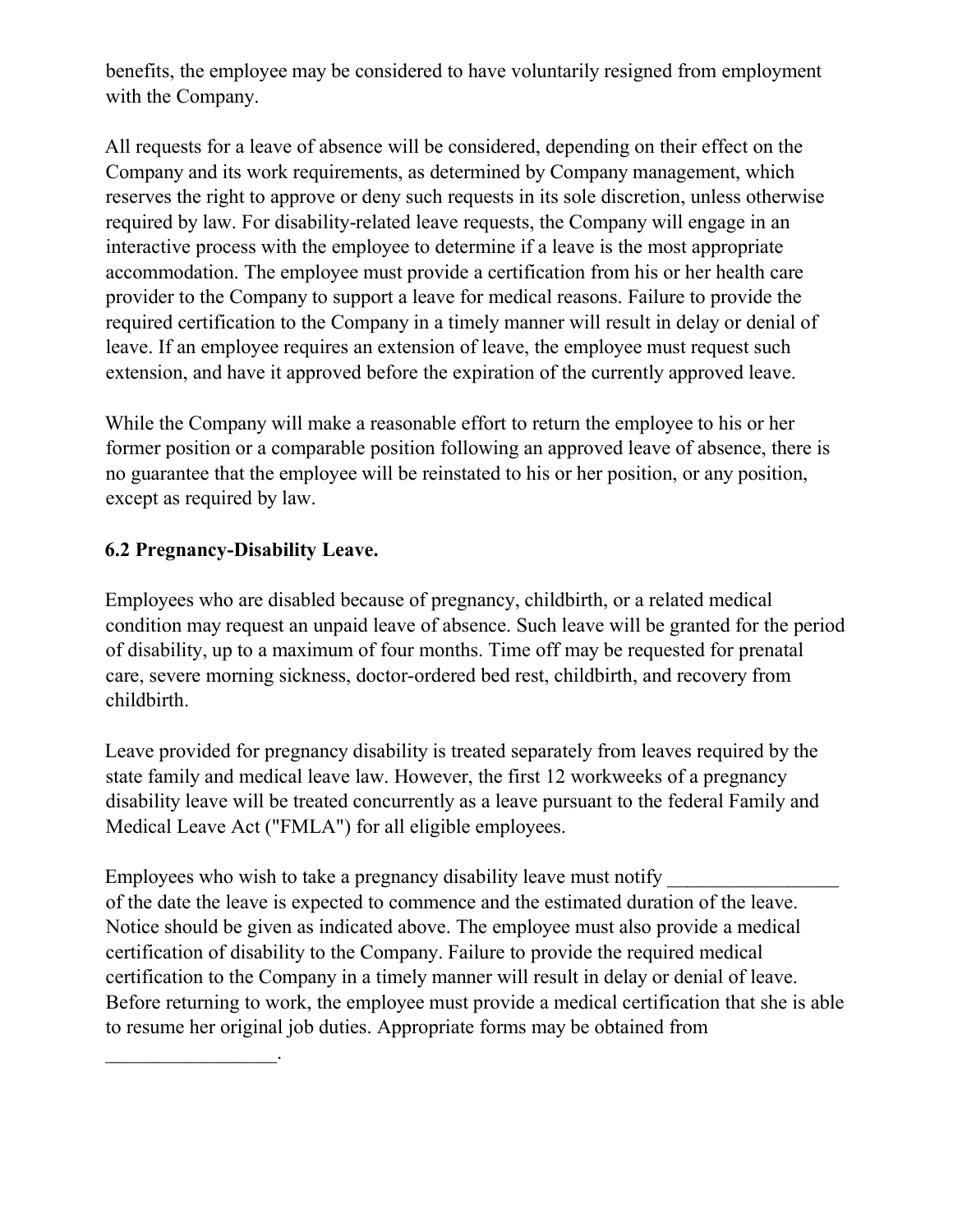Employees who return to work immediately following the expiration of an approved pregnancy disability leave will generally be reemployed in their former position or a comparable job, as required by law.

Employees who are affected by pregnancy may also be eligible to transfer to a less strenuous or hazardous position or duties, provided certain prerequisites are met. Reasonable accommodations may be requested with the advice of the employee's health care provider. In addition, lactation accommodation is also available, upon request. For more information on pregnancy disability leave or transfer and its effect on the terms, conditions or benefits of employment, please contact  $\cdot$ 

#### **6.3 Family and Medical Leave.**

Eligible employees may request a family and medical leave of absence under the federal Family Medical Leave Act ("FMLA") in the circumstances described below. Eligible employees are those who have been employed by the Company for at least 12 months (not necessarily consecutive), have worked at least 1,250 hours during the 12 months immediately prior to the family and medical leave of absence and are employed at a worksite where there are 50 or more employees of the Company within 75 miles.

Employees must request a planned family and medical leave at least 30 days before the leave begins. If the need for the leave is not foreseeable, employees must request the leave as soon as he or she becomes aware of the need for leave. Failure to comply with this requirement may result in a delay of the start of the leave.

A family and medical leave may be taken for the following reasons:

athe birth of an employee's child or the placement of a child with the employee for foster care or adoption, so long as the leave is completed within 2 months of the birth or placement of the child;

athe care of the employee's spouse or registered domestic partner, child, or parent with a "serious health condition";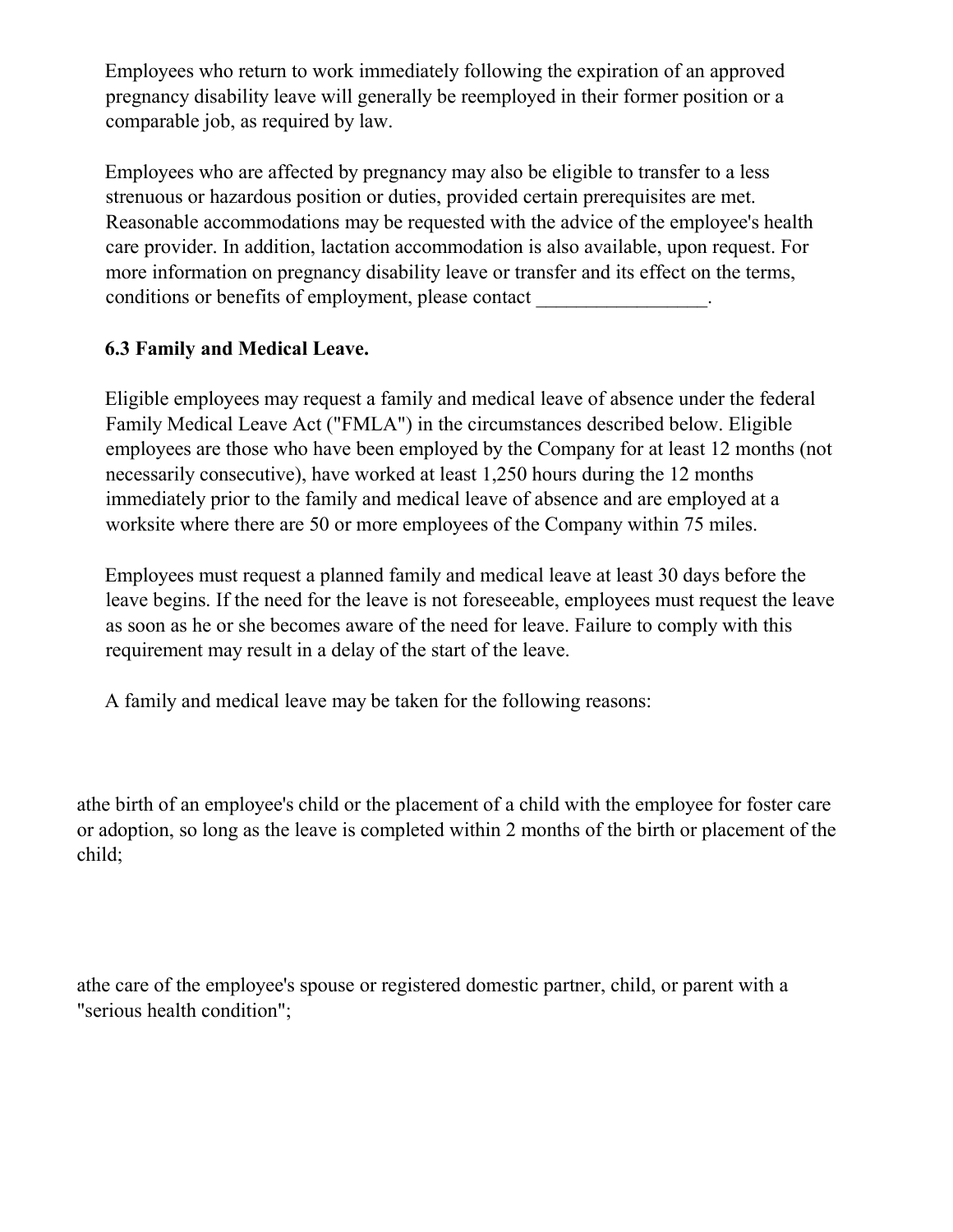athe "serious health condition" of the employee;

abecause of any qualifying exigency arising out of the fact that the employee's spouse, child, or parent is on active duty or has been notified of an impending call or order to active duty, in the Armed Forces in support of a contingency operation; or

ato care for a covered service member (who is the employee's spouse, child, parent or next of kin) with a serious illness or injury.

A "serious health condition" is one that requires inpatient care in a hospital or other medical care facility or continuing treatment or supervision by a health care provider. A "covered service member" is a member of the Armed Forces (including National Guard or Reserves) who is the employee's spouse, child, parent or next of kin, and is undergoing medical treatment, recuperation or therapy, is otherwise in outpatient status, or is otherwise on the temporary disability retired list, for a serious injury or illness incurred in the line of duty. A "serious illness or injury" is an injury or illness incurred in the line of duty while on active duty in the Armed Forces that may render the member medically unfit to perform the duties of the member's office, grade, rank or rating.

**Medical Certification:** When leave is requested for medical reasons, the employee must submit a medical certification from the health care provider that establishes the employee is eligible for family and medical leave. The certification must be provided as soon as is reasonably practical, and not later than the date leave begins or within 15 days of the Company's request, whichever is later. When the leave is requested because of the employee's own serious health condition, the certification must include: (1) the date the serious health condition commenced, (2) the probable duration of the serious health condition, and (3) a statement that, because of the serious health condition, the employee is unable to work or needs medical treatment.

When leave is requested to care for a family member who is ill or injured, the certification must contain: (1) verification the family member has a serious health condition or serious injury or illness, as defined above, and the date such condition began, (2) the probable duration of the condition, (3) an estimate of the amount of time the health care provider believes the employee will be needed to care for the family member or covered service member, and (4) a statement that the condition warrants the participation of the employee to provide care. The Company reserves the right to contact the health care provider to seek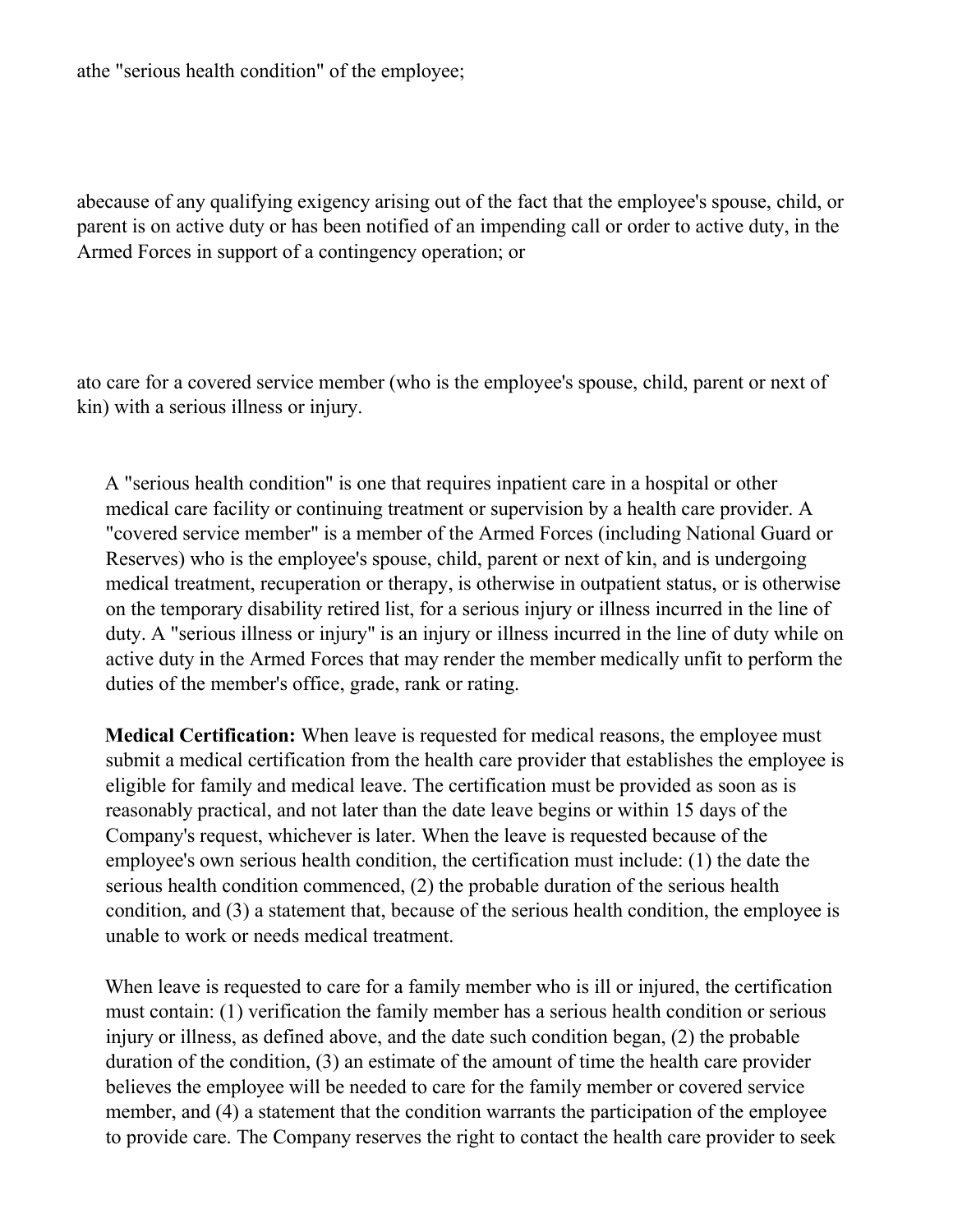clarification of information in the certification, as needed, and may require recertification, as appropriate.

Before returning to work at the conclusion of a leave due to the employee's own serious health condition, the employee is required to provide a certification from his or her health care provider regarding the employee's fitness for duty. The employee must provide the required medical certification to the Company in a timely manner to avoid a delay or denial of leave.

Family and medical leave may be taken for up to 12 workweeks during the designated 12 month period for the purposes described in (a)-(d), above. The12-month period will be calculated based on a calendar year. Leave for the purpose described in (e), above (to care for a covered service member), may be taken for up to twenty-six (26) workweeks in a single 12-month period. During the single12-month period, an eligible employee shall be entitled to a combined total of 26 workweeks of leave for the reasons specified in paragraphs (a)-(d) and (e) above. In other words, any family and medical leave taken for reasons specified in paragraphs (a)-(d) above (up to 12 weeks), will be counted towards the total 26-week entitlement permitted for leave to care for a covered service member with a serious illness or injury during the single 12-month period. All time off that qualifies as family and medical leave will be counted against the employees federal and, if applicable, state family and medical leave entitlement to the fullest extent permitted by law.

During a family and medical leave, group benefits will be maintained for up to 12 workweeks (or up to 26 weeks when leave is for the purpose of caring for a covered service member), as if the employee was continuously employed.

If the employee does not return to work on the first workday following the expiration of an approved family and medical leave, the employee will be deemed to have resigned from his or her employment. Upon returning from such a leave the employee will normally be reinstated to his or her original or an equivalent position and will receive pay and benefits equivalent to those the employee received prior to the leave, as required by law. In certain circumstances, "key" employees may not be eligible for reinstatement following a family and medical leave. The

Company will provide written notice to any "key" employee who is not eligible for reinstatement.

If you and your spouse both work for our Company, the two of you will be entitled to a combined total of 12 weeks of leave to care for a newborn, newly adopted child, or recently placed foster child, and to care for a parent with a serious health condition. If you both qualify for the 26-week leave permitted to care for a covered service member, you will be entitled to a combined total of 26 weeks of leave for this purpose, as well as to care for a newborn, newly adopted child, or recently placed foster child, or to care for a parent with a serious health condition.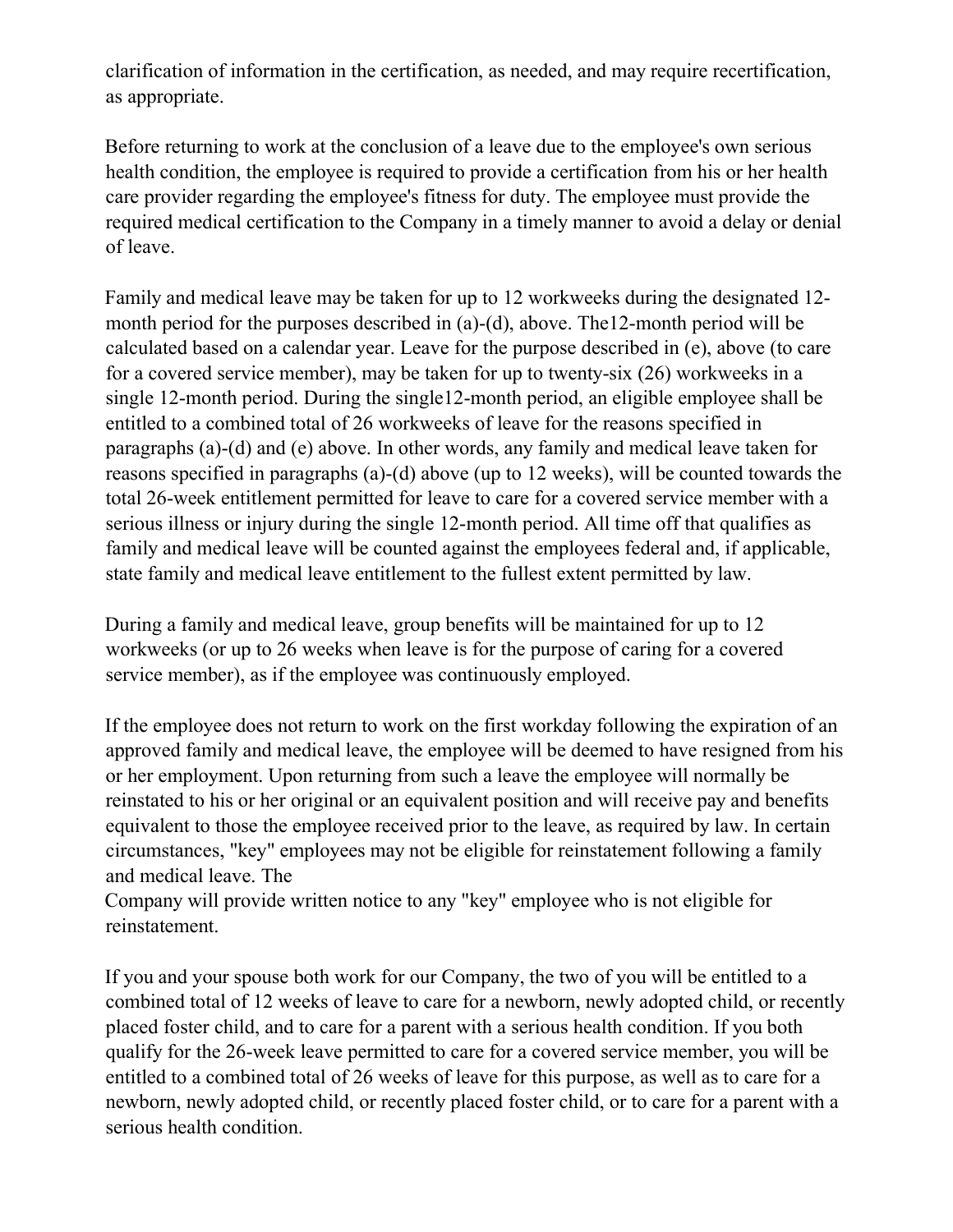#### **State Family and Medical Leave:**

An employee may qualify for up to 12 weeks of unpaid state leave in any 12-month period if the employee or family/household member is a victim of domestic violence or sexual assault. All time off that qualifies as family and medical leave will be counted against the employee's federal and, if applicable, state family and medical leave entitlement to the fullest extent permitted by law.

#### **6.4 Workers' Compensation Leave.**

Any employee who is unable to work due to a work-related injury or illness and who is eligible for Workers' Compensation benefits will be provided an unpaid leave for the period required. The first 12 weeks will be treated concurrently as a family and medical leave under the federal Family Medical Leave Act ("FMLA") for employees eligible for FMLA leave.

#### **6.5 Jury Duty.**

U.S. citizens have a civic obligation to provide jury duty service when called.

By state law, a regular night shift employee will not be required to work if he or she is serving on a jury during the day. The employee should also, by law, not lose any seniority or benefits for serving jury duty.

The employee must bring in the jury duty notice as soon as it is received so that appropriate arrangements can be made to cover his or her duties. Employees are required to call in or report for work on those days or parts of days when their presence in court is not required.

#### **6.6 Voting Time.**

Employees who are registered voters and whose working hours begin less than two hours after the opening of the polls and end less than two hours before the closing of the polls may take up to two hours off work with pay to vote in any local, state, and national election at a time decided by the employer. Employees should provide notice when time off is required.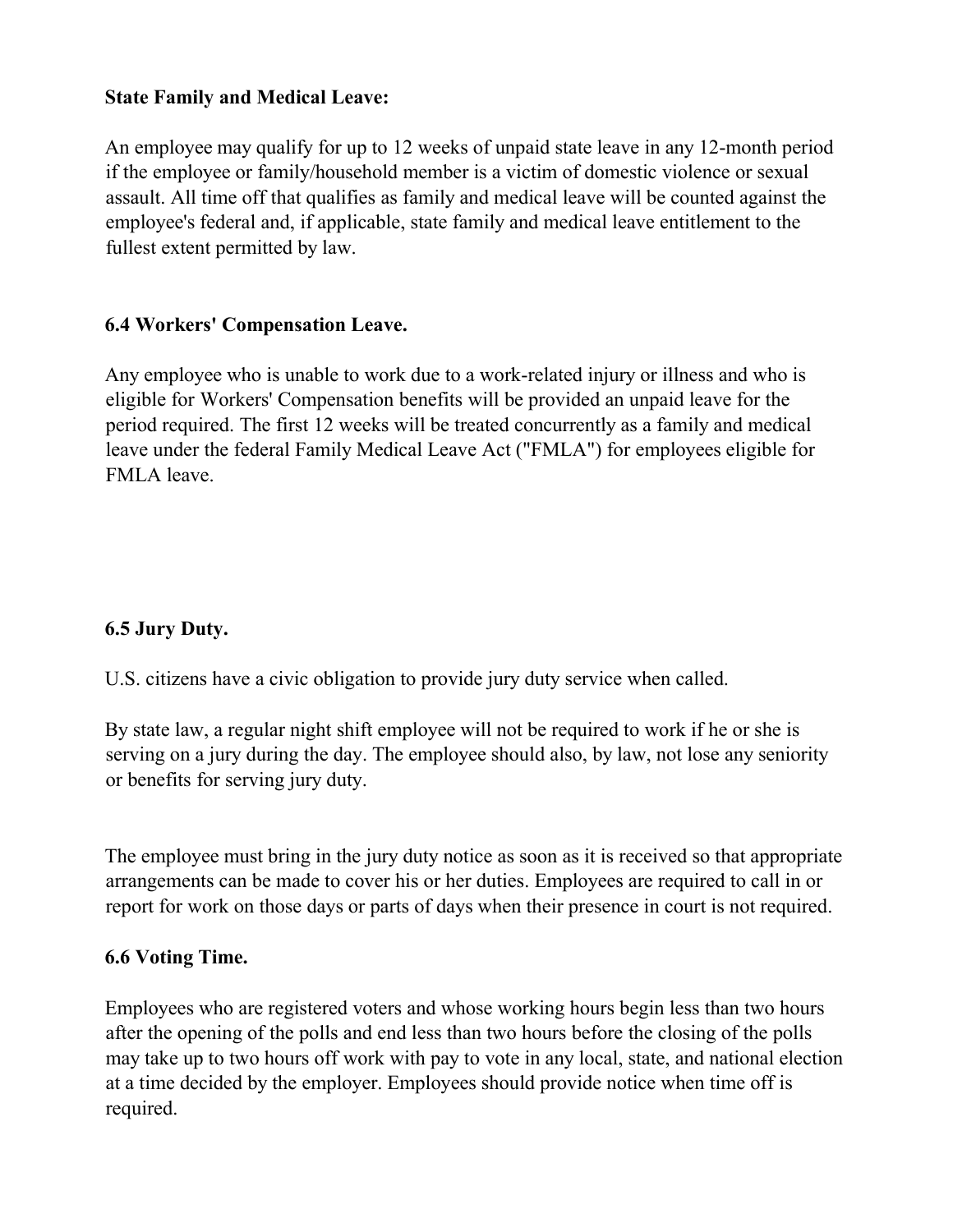#### **6.7 Military Leave.**

Military leaves are available to eligible employees who enter the Uniformed Services of the United States, including the National Guard and the Commissioned Corps of the Public Health Service, or the state military forces, or the reserve components of the same, to participate in active or inactive duty or training. Time off is also permitted for an examination to determine one's fitness for duty in any of the federal military forces. Such leave will be granted in accordance with the Illinois state and federal laws, provided all legal requirements are satisfied and the employee returns to work or applies for reemployment within the time prescribed by law. The employee must provide advanced notice of the need for leave whenever possible. The employee should give the employee's supervisor as much advanced notice as possible to allow the Company to make arrangements to cover his or her position.

#### **6.8 Military Family Leave.**

·

·

Employees with a spouse or registered domestic partner serving in the United States Armed Forces, National Guard or Reserves, may take up to ten (10) days of unpaid leave when their spouse or domestic partner is on a leave from deployment during a military conflict. In order to be eligible for this leave, the employee must work an average of at least 20 hours per week and have a spouse or domestic partner who is either (1) a member of the United States Armed Forces deployed during a military conflict to a designated combat theatre or combat zone; or (2) a member of the National Guard who has been deployed during a period of military conflict; or (3) a member of the Military Reserves who has been deployed during a period of military conflict. Eligible employees are required to notify the Company of their intention to take such leave within 2 days of receiving official notice that the spouse or domestic partner will be on a qualified leave and provide documentation certifying that the spouse or domestic partner will be on leave from deployment during the time the leave is requested.

·

·

·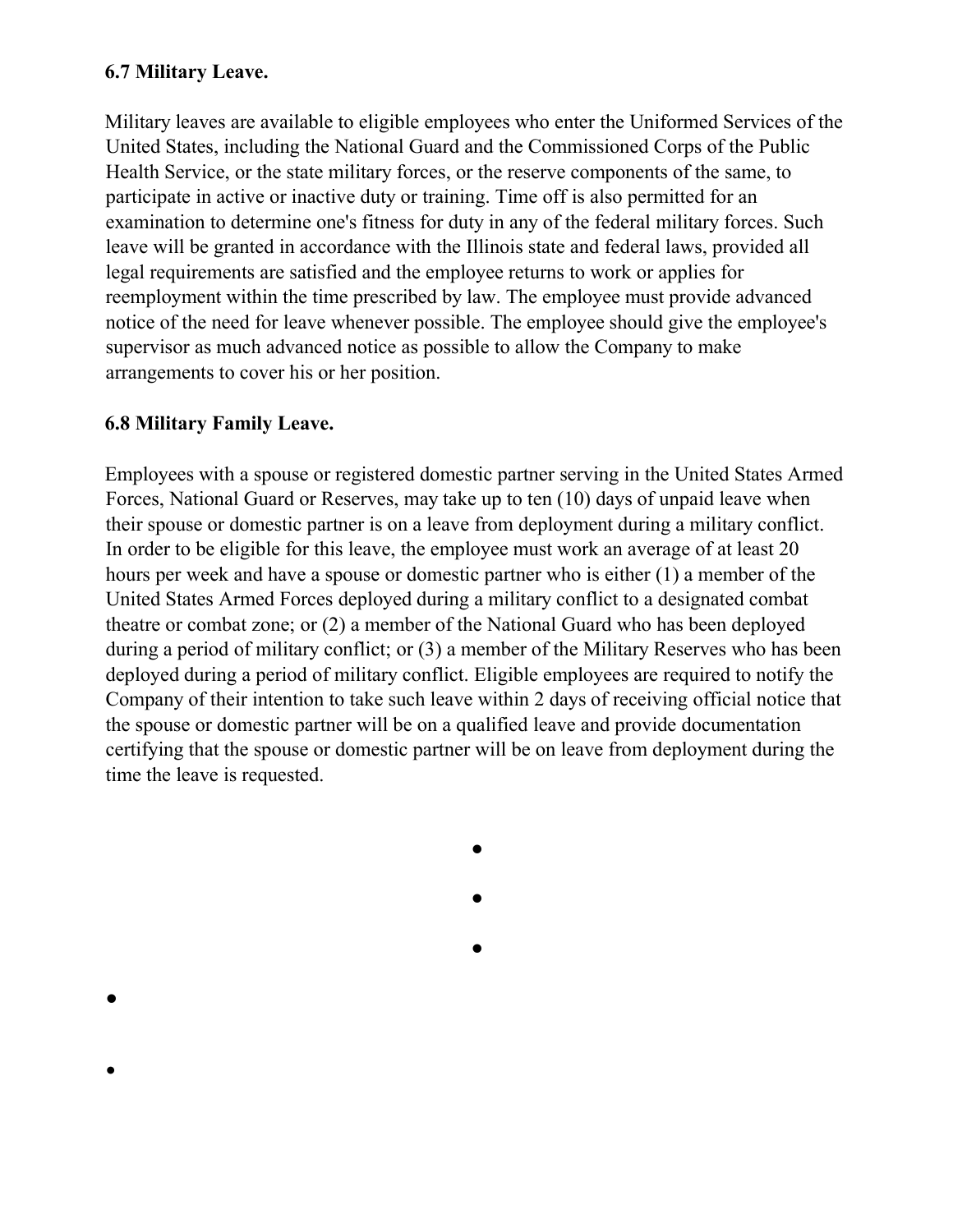# **At-Will Employment Agreement and Acknowledgement of Receipt of Employee Handbook**

I acknowledge that I have been provided with a copy of the BIRD IN THE HAND STAFFING, LLC (the "Company") Employee Handbook, which contains important information.

on the Company's policies, procedures and benefits, including the policies on Anti-Harassment/Discrimination, Substance Use and Abuse and Confidentiality. I understand that I am responsible for familiarizing myself with the policies in this handbook and agree to comply with all rules applicable to me.